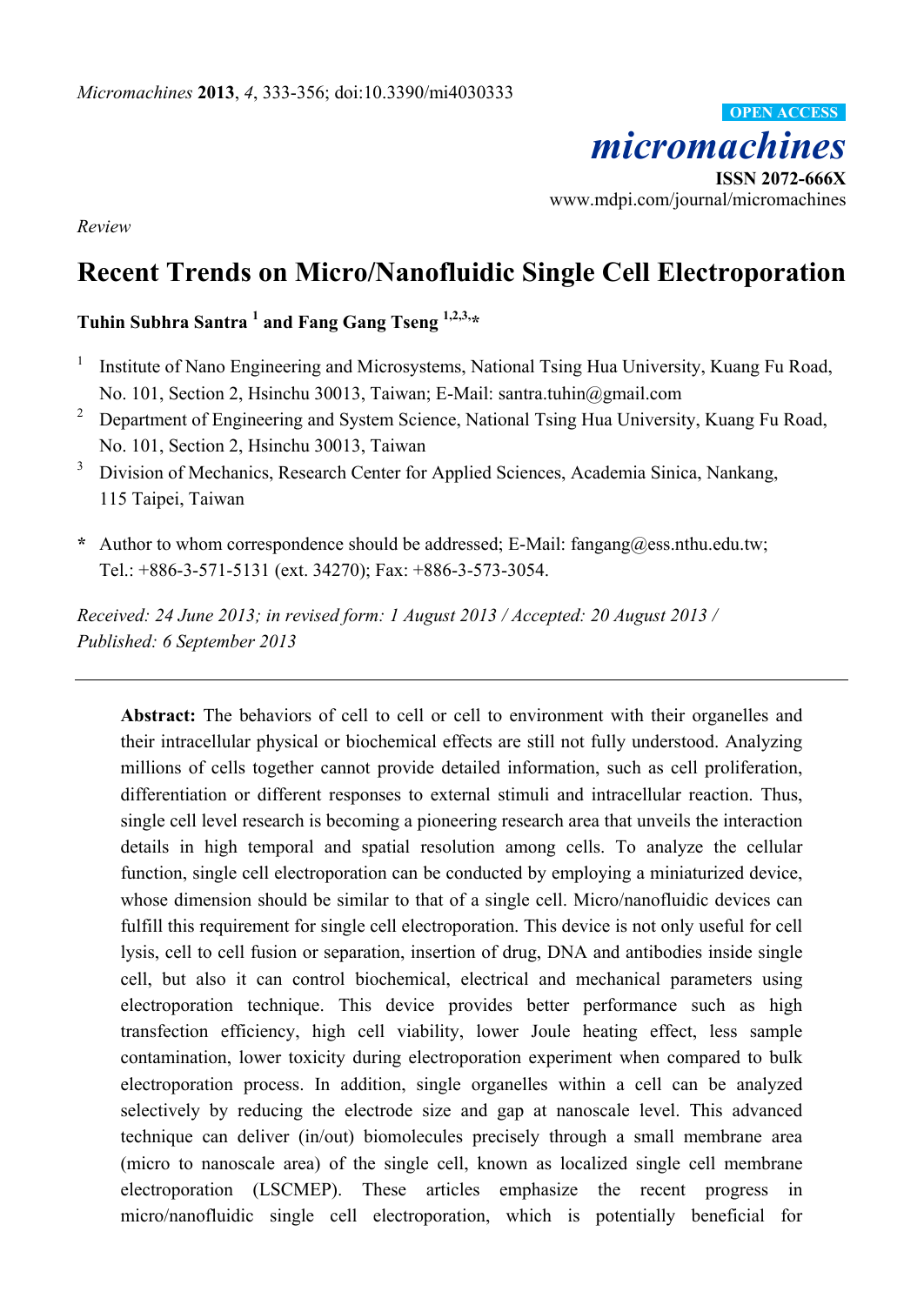**Keywords:** bulk electroporation (BEP); single cell electroporation (SCEP); localized single cell membrane electroporation (LSCMEP); cell transfection; cell lysis

# **1. Introduction**

Electroporation or electropermeabilization is a powerful technique for biological cell studies. To apply high external electric field, cell membranes can increase their electrical conductivity and permeability due to structural change of the membrane to create transient hydrophilic pores from initially formatted hydrophobic pores. This process is usually known as electroporation or electropermeabilization [1–5]. The transient hydrophilic pores enable the delivery of biomolecules such as drugs, antibodies, DNA, RNA, dyes, ions, oligonucleotides from outside to inside of the cell [6–9] or intracellular cytosolic compounds from inside to outside of the cell [10,11]. The formation of hydrophilic stable or unstable pores mainly depends upon electrical field strength, the number of pulses, time between two pulses, *etc.* After application of external electric field surrounding cell medium, ions can move and accumulate as charges on cell membrane surface. This accumulation of charges can create an electric field inside cell membrane. As a result, electrical field strength generated inside the cell membrane is completely different from outside of the cell membrane [12]. This potential difference is called as transmembrane potential (TMP), which linearly proportional to the external electric field and the diameter of the cell. For a spherical cell, the TMP can be expressed by Schwan's equation as:

$$
TMP = \varphi_i - \varphi_e = 1.5rE_0 \cos \theta \tag{1}
$$

where  $\varphi_i - \varphi_e$  is the potential difference between intracellular and extracellular membrane, *r* is the radius of the cell,  $E_0$  is the applied electric field strength and  $\theta$  is the angle between direction of electric field and the selected point of the cell surface [13,14]. To apply high external electric field with longer pulses (ms), TMP can increase and hydrophobic pores became hydrophilic one at threshold TMP values  $(0.2-1 \text{ V})$  [6,15–19]. After withdraw the pulse, the membrane can reseal again without mechanical rupture and the phenomenon is known as reversible electroporation [19,20]. However, to apply very high external electric field, the cell membrane can deform permanently, whereas the membrane cannot reseal again resulting cell lysis, and the process known as irreversible electroporation [21,22].

Micro/nanofluidic devices are potentially beneficial for single cell electroporation. The main advantage of these devices are easy operation, low cost, portability, lower power consumption, very short reaction time, less toxic issue, small volume of reagent consumption when compared to bulk electroporation process (BEP) [23–26]. These devices can isolate single cell from population of millions of cells together and an inhomogeneous electric field can be focused only on single cell where remaining cells are unaffected. As a result, single cell manipulation can be performed from population of cells together. These devices can analyze cell to cell behavior with their organelle, their orientation, changes of cell size and shape with different polarities of electric fields [14,23,24,26,27]. On the other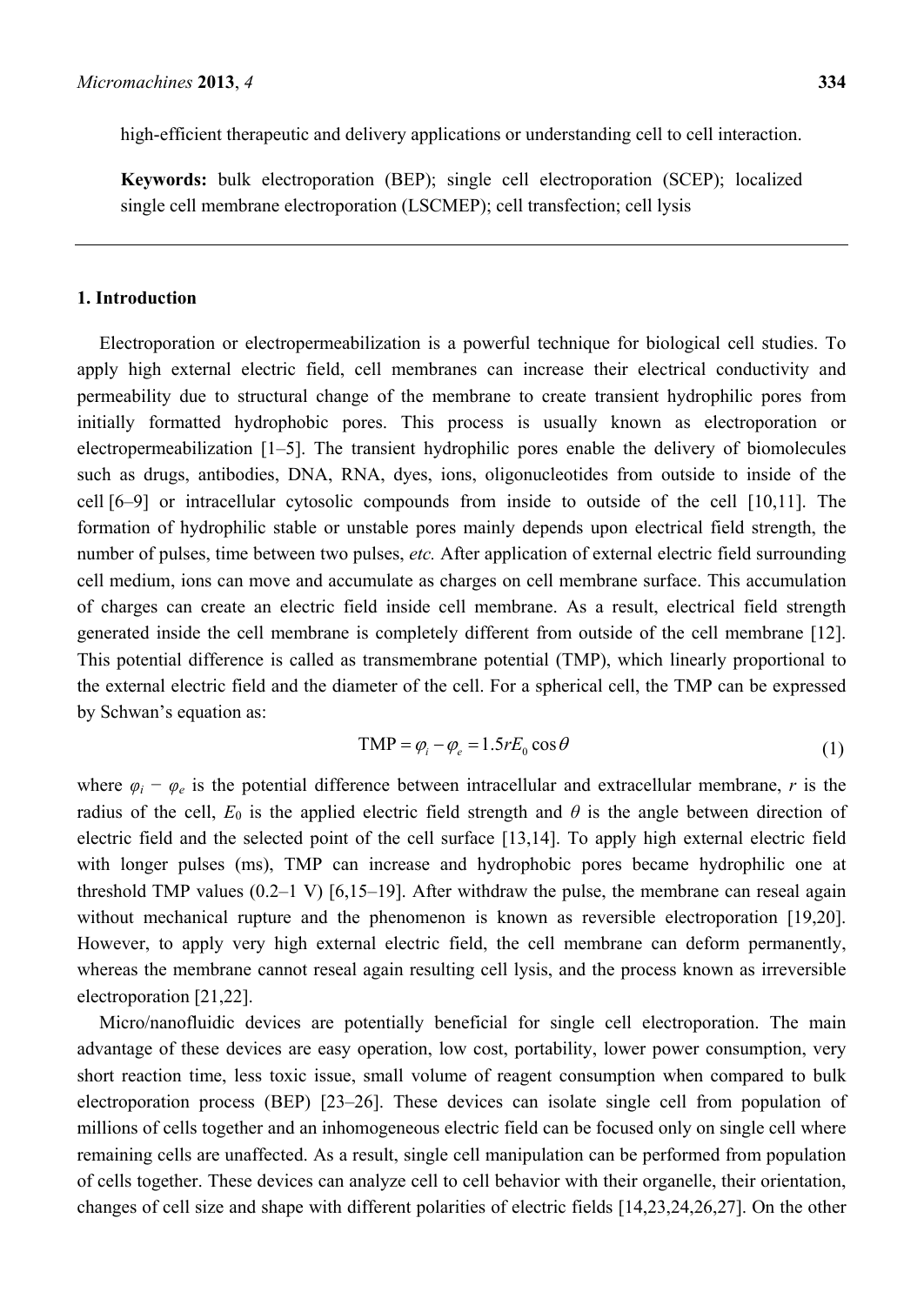hand, bulk electroporation needs two large electrodes surrounding millions of cells together and a homogeneous electric field is applied to electroporates millions of cells at once. As a result, cell to cell behavior is difficult to analyze clearly. Due to a large gap between two electrodes, an additional voltage is required (several hundred volts) for the electroporation process. Higher voltage can provide higher electrical field strength, by which some of the cells can rupture and some of them are unaffected from millions of cells, resulting in lower transfection rate and cell viability when compared with single cell electroporation [24]. Larger size electrode can provide a larger surface area to react with a large volume of cell medium; however, toxic issues during the electroporation process will arise and might reduce the cell viability. This toxic issue mainly depends upon electrode materials [28]. For micro/nanofluidic devices, where the dimension of the devices are in micro to nanoscale label, which is similar to single cell dimension (microchannel). As a result, single cell can trap/sort easily for electroporation experiment. Moreover for specific design of microchannel, the device can supply nutrients to the cells and experiment can be performed many times without resuspended the cells and removal of cells without cell adhesive reagent, which is not possible in bulk electroporation process.

Recently, single cell electroporation (SCEP) research approaches in more advance stages, where the dimension of the micro/nanofluidic devices reaches from micro to nanoscale level. To use this dimensional advantage, an electric field can easily intense in the local region of the single cell membrane, by which high transfection rate and high cell viability were achieved [27,29]. However localized electroporation can also be performed by nanochannel ion transportation using the electrophoresis method [30]. To apply electrical field in local region of the single cell membrane, the process is known as localized single cell membrane electroporation (LSCMEP), by which precise and controllable drug delivery is possible [27,29,30]. The LSCMEP process can provide very high transfection rate, high cell viability, low power consumption, lower toxicity, low thermal effect in comparison with SCEP or BEP process.

#### **2. Bulk, Single and Localized Single Cell Membrane Electroporation**

#### *2.1. Bulk Electroporation (BEP)*

In Bulk electroporation (BEP) process, a homogeneous electric field is applied with suspension of millions of cells together, where two large electrodes are separated with larger distance. To transfect cells with BEP process, a very high external electric field  $(KV \text{ cm}^{-1})$  is needed to induce transmembrane potential, which must be exceed the cell membrane threshold values [31]. As result, transient electropermeabilized pores can form on the cell membrane to deliver exogenous biomolecules from the outside to the inside of the cell. Figure 1a shows the cuvette with suspensions of millions of cells in between two metal electrodes (the distance between two metal electrodes varied inside the cuvette, as result induced electric field is different from top to bottom of the cuvette). Whereas in Figure 1b, cells are suspension into the cuvette and metal electrodes can introduce from outside to inside of the cuvette. The gap between two metal electrodes are almost same in each position of the cuvette and electric field can act uniformly onto the cell membrane inside the cuvette. Both of this cuvette, cells are suspension in between two metal electrodes, as result a homogeneous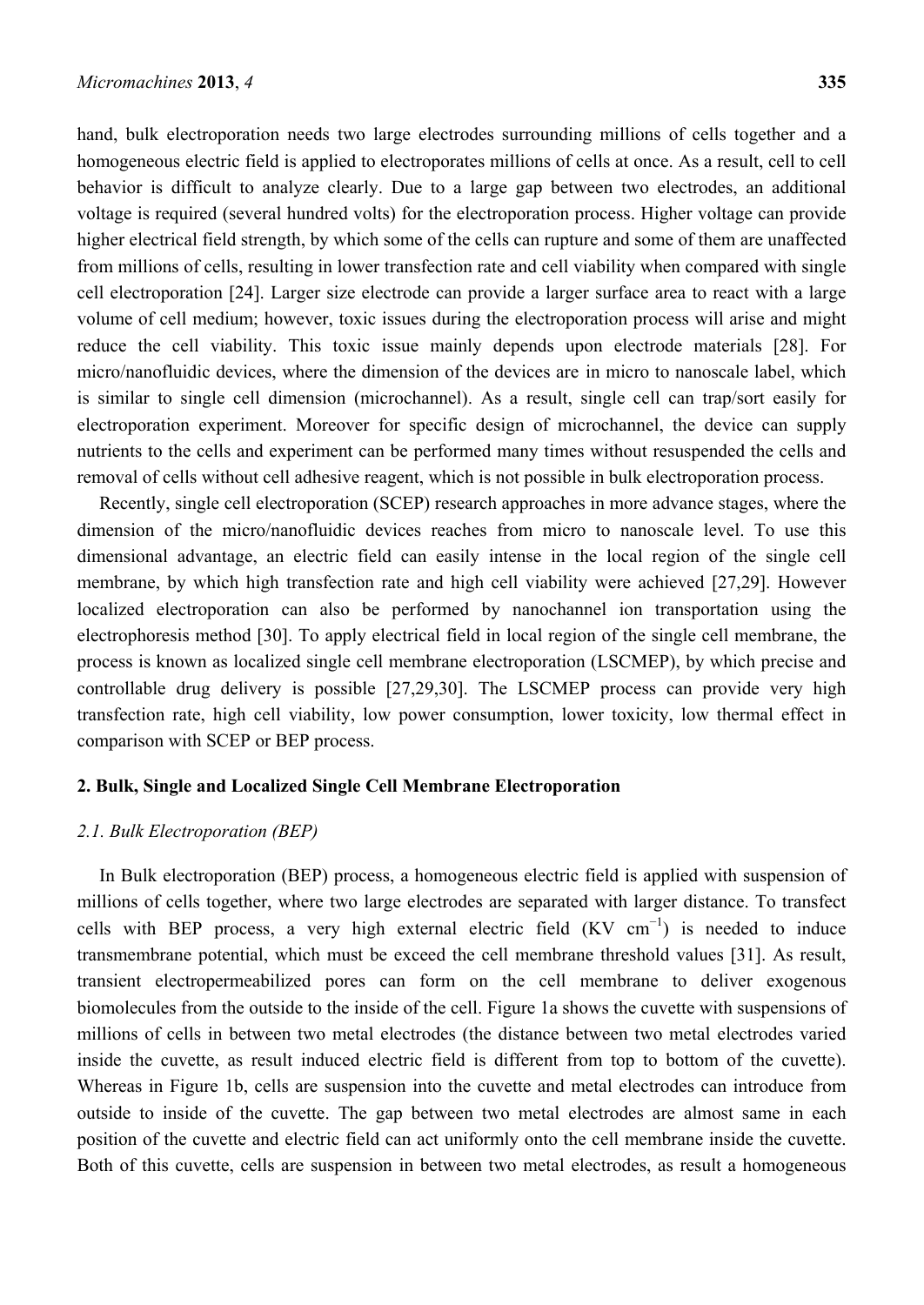electric field can act on to the cell membrane to deliver substances inside the cells with high electric field.

**Figure 1.** The bulk electroporation apparatus *in vitro* experiment with cross sectional view of two metal electrodes. The distance between two large electrodes varies from millimeter to centimeter range. To manufacture of this device is simple but the voltage requirement is very high to permeabilize of millions of cells together due to large distance between two electrodes (a) cells are in suspension within the cuvette, where two metal electrodes are fixed inside the cuvette for electroporation experiment (b) cells are suspension and metal electrodes can introduce from outside to inside of this cuvette. Figure has been redrawn from reference [31].



## *2.2. Single Cell Electroporation (SCEP)*

In single cell electroporation (SCEP), an inhomogeneous electric field is applied surrounded the single cell, where distance between two electrodes is in micro scale level (single cell dimension). Micro/nanofluidic devices dimension almost reaches to this level to position each single cell with micro-channel flow control and it can perform successful single cell transfection or single cell lysis. Figure 2 shows how an electric field influences single cells to form membrane nano-pores during the electroporation process. From this figure, the maximum electric field is at the poles of the cell (light color across the cell membrane position) and minimum is at the equators (deep color on top and bottom of the cell membrane). As a result, the transmembrane potential is different in each point of the cell membrane. High transmembrane potential induces at the poles of the cell and low transmembrane potential at the equators (according to Equation (1)), resulting formation of higher density of pores at the poles and lower density of pores at the equators. To reduce the gap between two electrodes by using micro/nanofluidic devices, the requirement of voltage should be lower compared to the bulk electroporation process. In this device, single cell manipulation with their cytosolic compound can be analyzed easily. Figure 3 shows single cell electroporation, where external electric field is applied outside of the single cell. Figure 3a shows the formation of different density of pores at different position of the single cell membrane due to variation of electric field strength. Maximum pores form at the poles due to higher electric field (see Equation (1)) and minimum density of pores form at the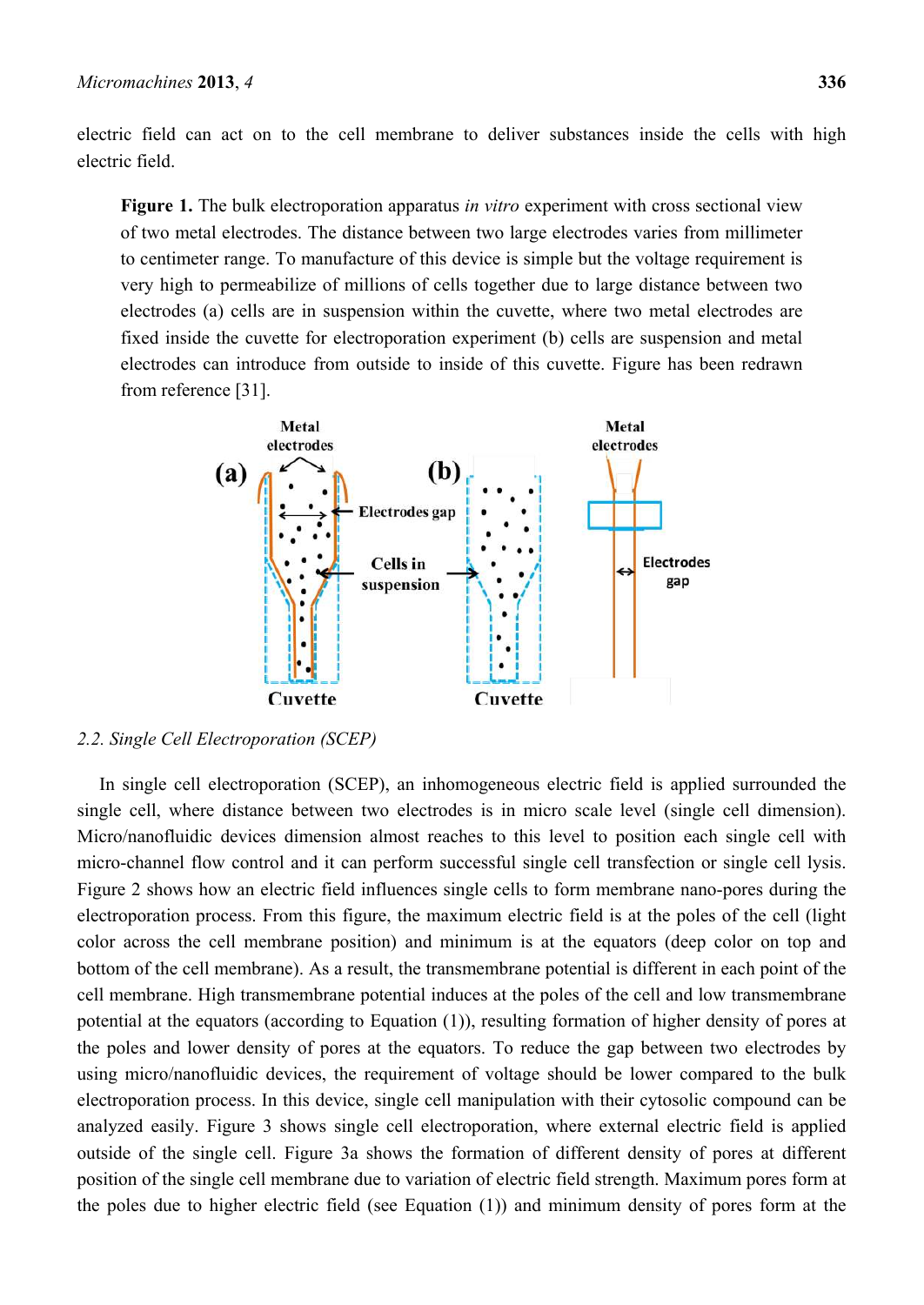equators due to less electric filed affect. Figure 3b shows that, after withdrawing the electric field, cell membranes reseal again, as a result biomolecules enter successfully inside the single cell.

**Figure 2.** Electric field distribution for single cell electroporation where induced transmembrane potential is maximum at the cell pole and minimum at the equator.



**Figure 3.** Single cell electroporation (SCEP), where an external electric field applied outside of the single cell (**a**) formation of pores due to electric field application (maximum pores open at poles and minimum pores open at the equators due to different field strength at different positions of the membrane); (**b**) after withdrawing the pulse, cell membranes reseal again and biomolecules enter successfully inside the single cell.



*2.3. Localized Single Cell Membrane Electroporation (LSCMEP)* 

In the last couple of years, device fabrication approaches towards the nanoscale level, where the gap between two electrodes is reduced to nanometer scale. As the gap between the electrodes reduces significantly, the electric field can intensify only a nanometer region in-between two electrodes. To use micro/nanofluidic devices, single cells can be positioned on top of the nanoelectrode and cell membranes can deform only on nano-scale region (reaming cell membrane area will be unaffected) to deliver drugs from outside to inside of the cell. The process as known as localized single cell membrane electroporation (LSCMEP) [29]. Figure 4 shows the LSCMEP process, where Figure 4a shows how the cell membrane deforms and opens up the pores due to application of electric field. As a result, biomolecules enter from outside to inside of the single cell. Figure 4b shows the cell membrane resealing after withdrawing the pulses, where biomolecules enter successfully inside the single cell.

This new approach leads to lower voltage requirements, high transfection efficiency, high cell viability, low toxicity, low sample volume, very low Joule heating effect in compare with SCEP or BEP process. Until now, the fabrication of such devices is in the development stage. In the near future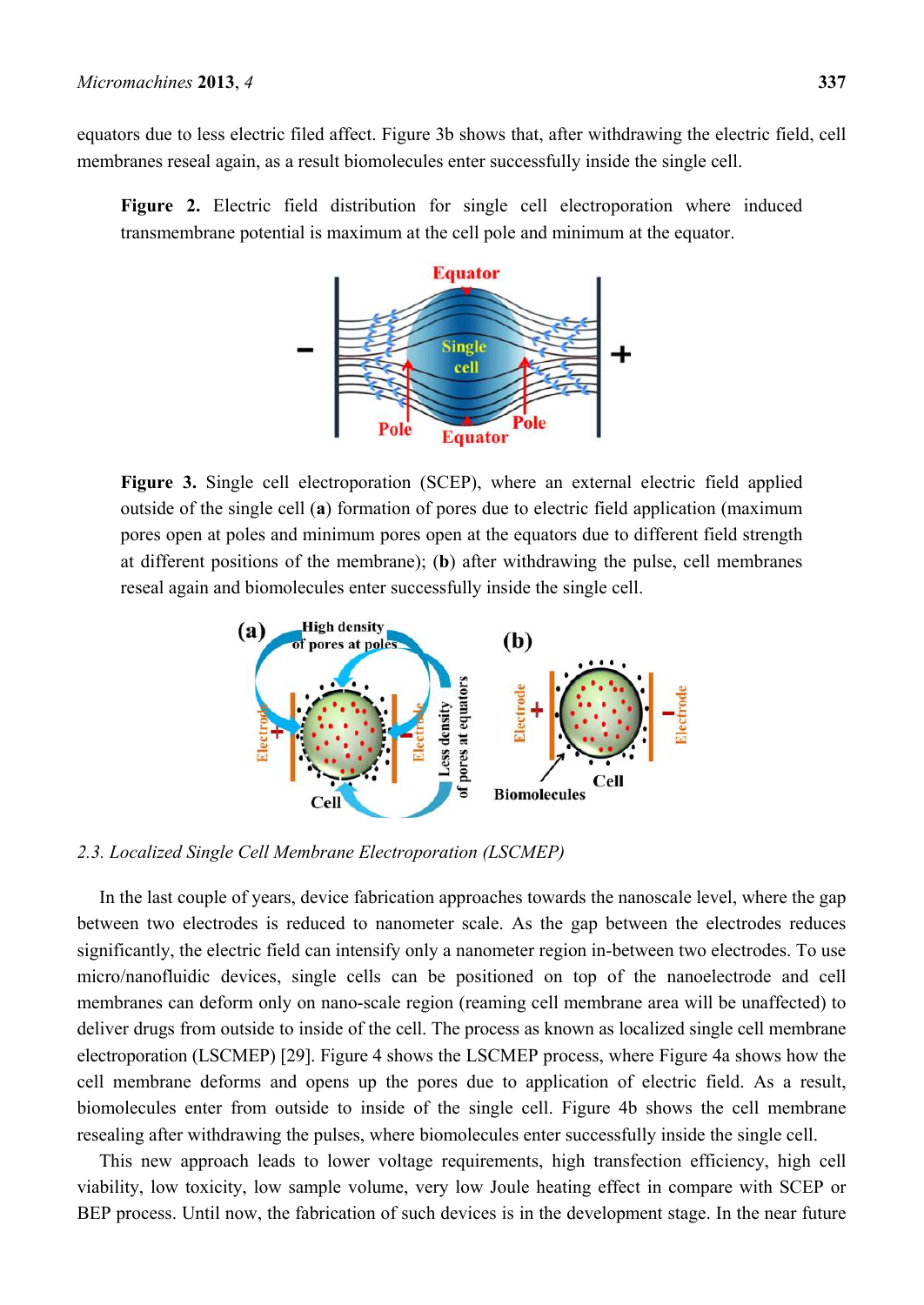researchers need to pay more attention to developing micro/nanofluidic LSCMEP devices for better understanding of single cell analysis with their intracellular biochemical effect.

**Figure 4.** Localized single cell membrane electroporation (LSCMEP) where electric field is applied in a specific region (nano-scale region) of the cell membrane. (**a**) During electroporation, membrane pores open and biomolecules deliver from outside to inside of the single cell; (**b**) After electroporation cell membranes reseal again and biomolecules entered successfully inside the single cell. Permission to reprint obtained from Springer [27].



## **3. Micro/Nanofluidic Devices for Single Cell Electroporation**

For single cell electroporation, micro/nanofluidic devices are essential to analyze intracellular reaction in response to external stimuli. The transfection rate depends upon electric field strength, number of pulses and duration of pulses. Generally, smaller size biomolecules can enter inside a single cell by the diffusion process whereas the larger size such as DNA can enter inside the single cell by the electrophoretically driven process. It was reported that short and strong electric field pulses can provide reversible electroporation [32,33]. However, ultrashort nanosecond pulses with higher electric field can provide irreversible electroporation [10]. The permeabilization area can be controlled with the pulse amplitude and the degree of permeabilization can be controlled with the duration of pulses, numbers of pulses, where longer pulses provide a larger perturbation area in the cell membrane [34,35]. In earlier studies of micro/nanofluidic based single cell electroporation, authors analyze cellular content and cellular properties [36–39], transfection of cells [17,40–42] and inactivating cells [43–45] with the use of micro-channel based electroporation [46–49], micro-capillary based electroporation [50–52], electroporation with solid microelectrode [36,53–55], membrane sandwich based microfluidic electroporation [56,57], microarray single cell electroporation [58], optofluidic based microfluidic devices [59–65], *etc.* Table 1 describes in detail micro/nanofluidic based single cell transfection, cell lysis, cell type with species, potential difference, pulse duration, *etc.*

In this article, we emphasize the details about single cell transfection and lysis by using micro/nanofluidic devices with cell trapping and droplet microfluidics technique, single cell transfection and lysis with localized single cell membrane electroporation (LSCMEP) technique. Also, we compared the advantage and future prospect of LSCMEP process with SCEP and BEP process. Finally, we have drawn some conclusions between BEP, SCEP and LSCMEP process.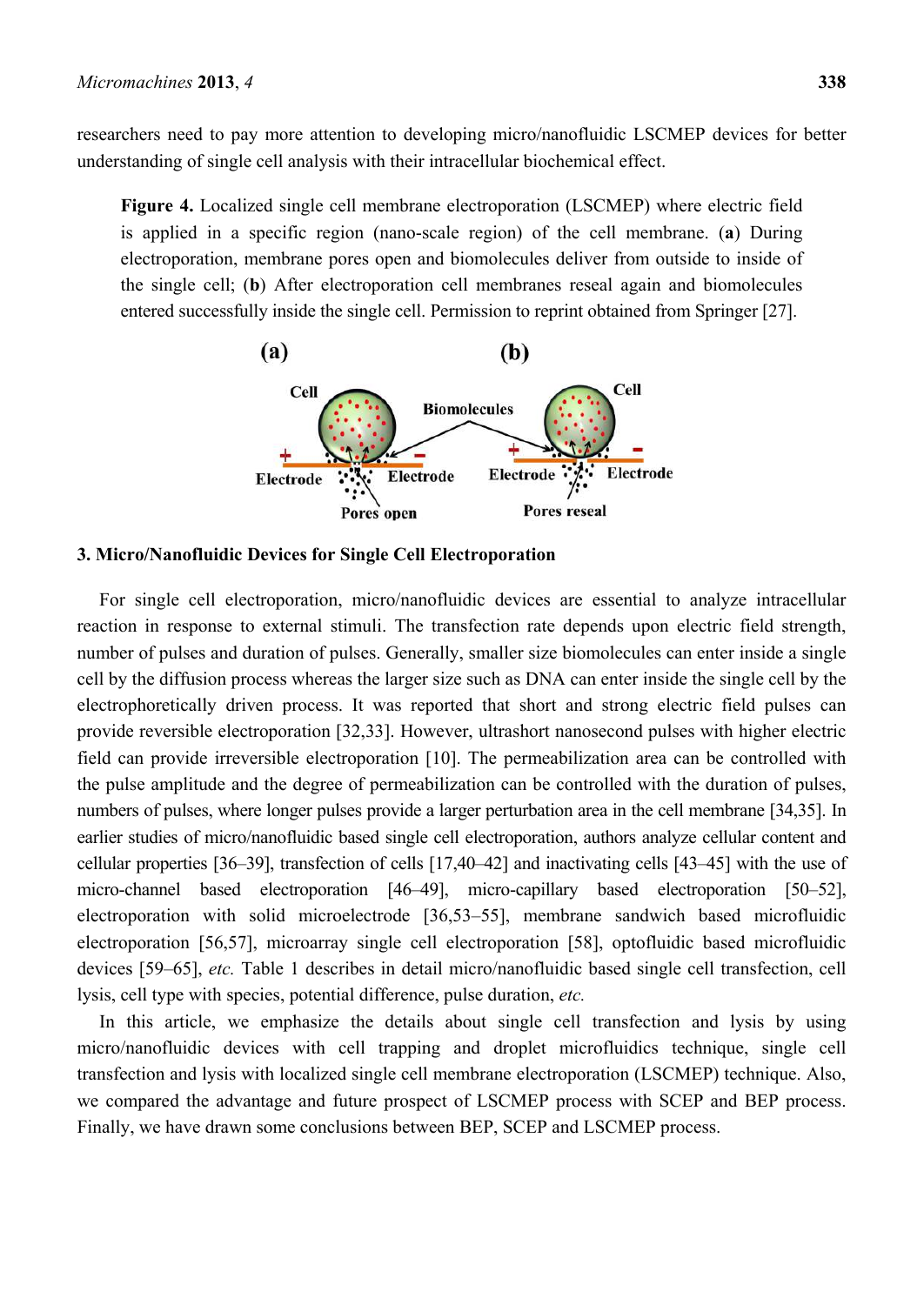| <b>Year and</b><br><b>References</b> | <b>Potential</b><br>difference | <b>Pulse time</b>                               | <b>Cell type</b>               | <b>Spices</b> | <b>Purpose</b>            |
|--------------------------------------|--------------------------------|-------------------------------------------------|--------------------------------|---------------|---------------------------|
| 1999 [66]                            | $0 - 60$ V                     | $2 \mu s - 100$ ms                              | $ND-1$<br>ATCC#CRL-1439        | Human<br>Rat  | Transfection<br>and lysis |
| 2001 [41]                            | 10 <sub>V</sub>                | $5 \text{ ms}$                                  | Huh-7                          | Human         | Transfection              |
| 2003 [67]                            | 1125 V                         | Continuous DC                                   | Jurkat                         | Human         | Lysis                     |
| 2003 [38]                            | 20 V                           | $\pm 20$ s AC                                   | S. cerevisiae                  | Yeast         | Lysis                     |
| 2004 [68]                            | 1400                           | 1 <sub>s</sub>                                  | Erythrocytes                   | Human         | Lysis                     |
| 2005 [69]                            | $0.1 - 1$ V                    | 10 KHz AC                                       | HeLa                           | Human         | Transfection              |
| 2006 [70]                            | 400 V/cm,<br>600-1200 V/cm     | $10 \mu s - 20 \text{ ms}$ ,<br>$30 \text{ ms}$ | <b>CHO</b>                     | Hamster       | Transfection<br>and lysis |
| 2006 [71]                            | 2000 V/cm                      | Continuous DC                                   | E. coli                        | Bacterial     | Lysis                     |
| 2007 [72]                            | $10 V_{PP}$                    | 1 MHz                                           | Zucchini<br>protoplast cells   | Plant         | Lysis                     |
| 2008 [73]                            | $1-3$ V                        | 6 <sub>ms</sub>                                 | C <sub>2</sub> C <sub>12</sub> | Mouse         | Transfection              |
| 2008 [29]                            | $1 V_{PP}$                     | $0.5$ Hz                                        | Fibroblast cell                | Rat           | Transfection              |
| 2008 [46]                            | $<$ 20 V                       | 100 KHz-1 MHz                                   | A431 squamous cell             | Human         | Lysis                     |
| 2009 [74]                            | $5 V_{rms}$                    | 40 Hz                                           | FITC-BSA-laden<br>vesicle      |               | Lysis                     |
| 2010 [75]                            | <3 V                           | Continuous DC                                   |                                | Yeast         | Transfection              |
| 2012 [27]                            | $10 \mu s$ , $20 ms$           | 8 VPP                                           | HeLa                           | Human         | Tranfection               |
| 2012 [30]                            | $1-60$ ms                      | 60-260 V/2 mm                                   | K 562, Jurkat                  | Human         | Transfection              |
| 2012 [76]                            | 1.3V                           | Continuous DC                                   | Algal cell                     | Plant         | Transfection              |
| 2013 [77]                            | 600–90 m $V_{pp}$              | $2 \text{ ms}$                                  | HT-29                          | Human         | Lysis                     |

**Table 1.** Performance of Micro/nanofludic single cell electroporation.

# *3.1. Single Cell Transfection*

# 3.1.1. Trapping Based Single Cell Transfection

The first microfluidic device with cell trapping was proposed by Huang *et al.* in 1999 [66]. This device was fabricated with two chambers (top and bottom), which were separated by silicon nitride layer (1 μm). Figure 5 shows the schematic of the device for single cell electroporation. The top and bottom layer were fabricated with n+ polysilicon layer, which was a conducting and transparent layer. As a result, the device was transparent and light from the microscope could pass throughout the device. One hole (2 µm to 10 µm) was formed in middle layer by reactive ion etching technique. Two chambers were filled with saline had different pressures: the top chamber was higher pressure than the bottom chamber, meaning cells had the tendency to flow from the top to bottom chamber. As the lowered pressure in the bottom chamber, the cell was trapped in a hole, which was formed in the middle layer. Then continuous DC power supply was supplied between two chambers with amplitude 0–120 V and 2 µs to 100 ms pulse duration. The distances between two electrodes were 900 µm. After application of electric field, it was constricted through the hole, which increased the transmembrane potential of the cell membrane, and finally the membrane was electrically permeabilized to enter exogenous molecules from outside to inside of the single cell. Later, the same author has proposed different types of microfluidic devices for single cell transfection in 2001 and 2003 [78,79]. Figure 6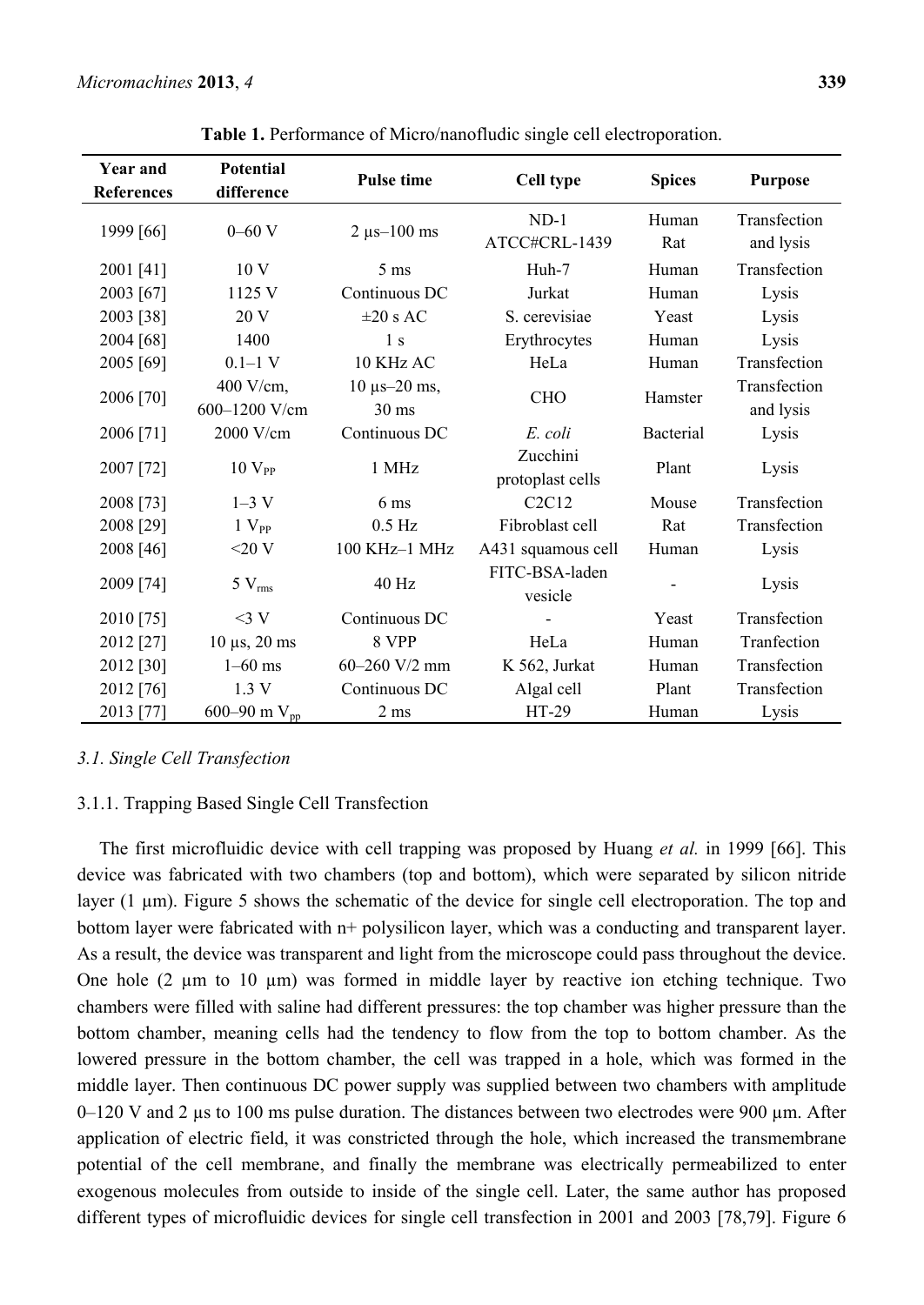shows flow through based microfluidic chip for single cell transfection. In Figure 6a, cells flowed one by one through the micro-channel. The width of the micro-channel was higher than the cell dimension. When the cell was near the vicinity of the hole, due to back pressure (lower pressure) on the bottom channel, the single cell was trapped easily on the hole. As the application of electric field with proper pulse (10 V with 10 ms), the cell membrane was permeabilized, to enter foreign biomolecule inside the single cell. After electroporation, back pressure was withdrawn. As a result, a single cell was released from the hole and the next cell was ready to trap for another electroporation. With this microfluidic design, different cells can electroporate with different duration of pulses and different types of exogenous biomolecules can enter inside the single cell according to electroporation experiment requirement. Figure 6b shows the optical microscope image of micro-channel with hole and electrodes. The success rate for single cell trapping and electroporation effectiveness can be achieve 100% for this micro-electroporation method. This device transfected EGFP into SK-OV-3 cells with the application of 0.4 KV/cm electric field.

**Figure 5.** Microfluidic SCEP with cell trapping. Figure has been redrawn with reference [26,66].



Another cell trapping with microfluidic device for single cell electroporation was proposed by Khine *et al.* in 2004 [80]. The device was fabricated with polydimethylsiloxane (PDMS), where silicon substrate was used as a mold for PDMS. In this device, two wider channels were used for cell inlet and outlet. The middle circular section, where cells can be released from the main channel and it was connected with many micro-channels for single cell trapping. The diameter of each micro-channel was 3.1 µm, which was one third of the cell diameter. As a result, localized electroporation was performed with this micro-channel based device. Later, the detailed manufacturing process of such trapping device was proposed by Suzuki *et al.* [81]. In this device, Ag/Agcl electrode was connected with each micro-channel and main inlet channel. After cell loading through the main inlet channel to the circular area, negative pressure was applied to the micro-channel. Then, the single cell was trapped with the micro-channel. The electroporation was measured to use the circuit model of this device. Cell membrane permeabilization was measured by characteristic "jumps" in the current that correspond to drops in cell resistance. The reversible electroporation was performed with this device by applying  $0.76 \pm 0.095$  V with 6.5 ms pulse. This device can deliver drugs, DNA and protein inside the single cell. The feasibility of introducing foreign material with permeabilized single cell was tested with trypan blue for suspension of cells.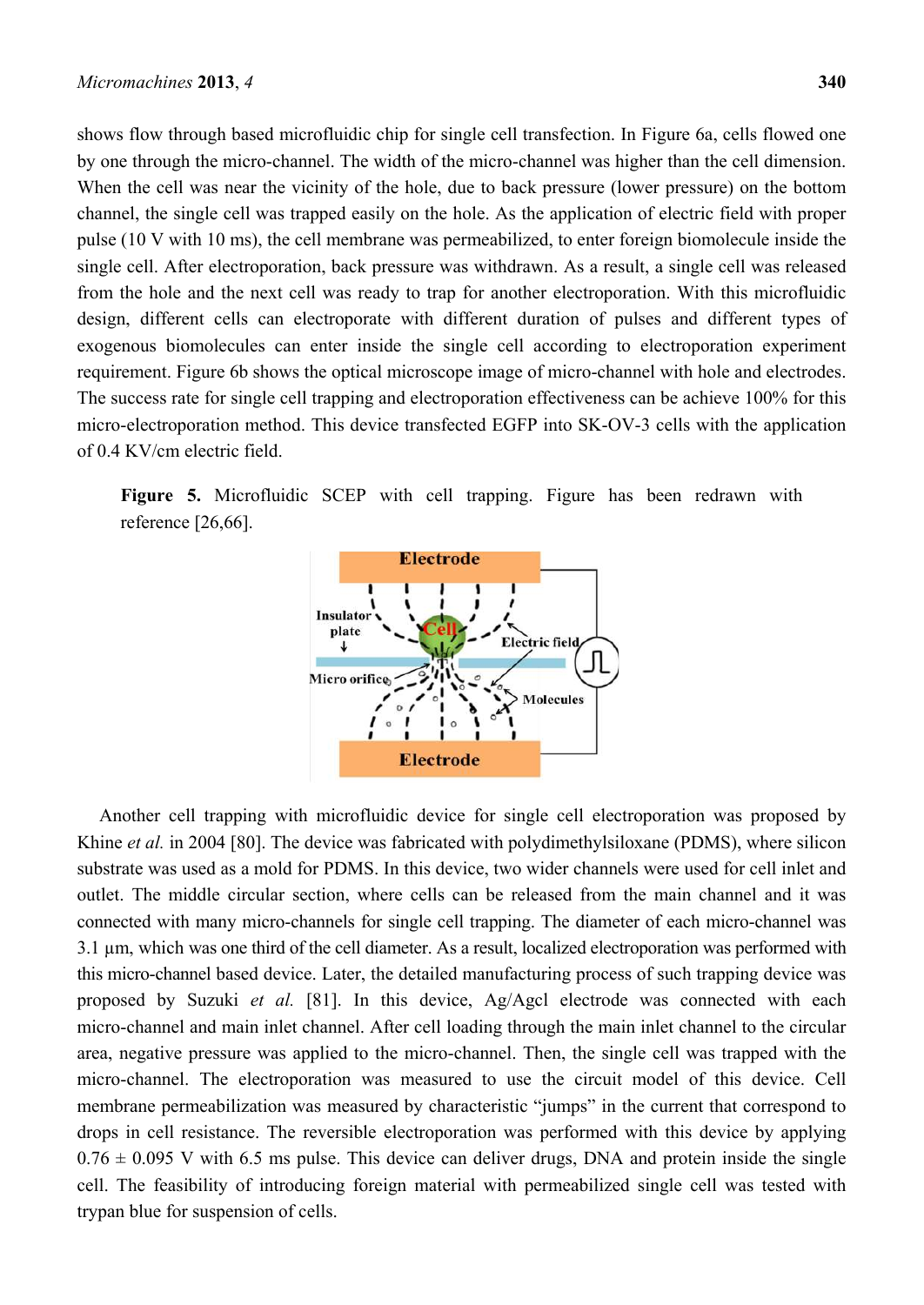**Figure 6.** (**a**) Concept of flow through micro-electroporation chip; (**b**) Optical image of micro-channel, micro-hole and electrodes. Permission to reprint obtained from Elsevier [78].



**Figure 7.** The schematic steps for electrophoresis driven cell loading protocol (**a**) preconcentrate; (**b**) membrane electroporation; (**c**) apply electrophoretic driving force. Figure has been redrawn with reference [82].

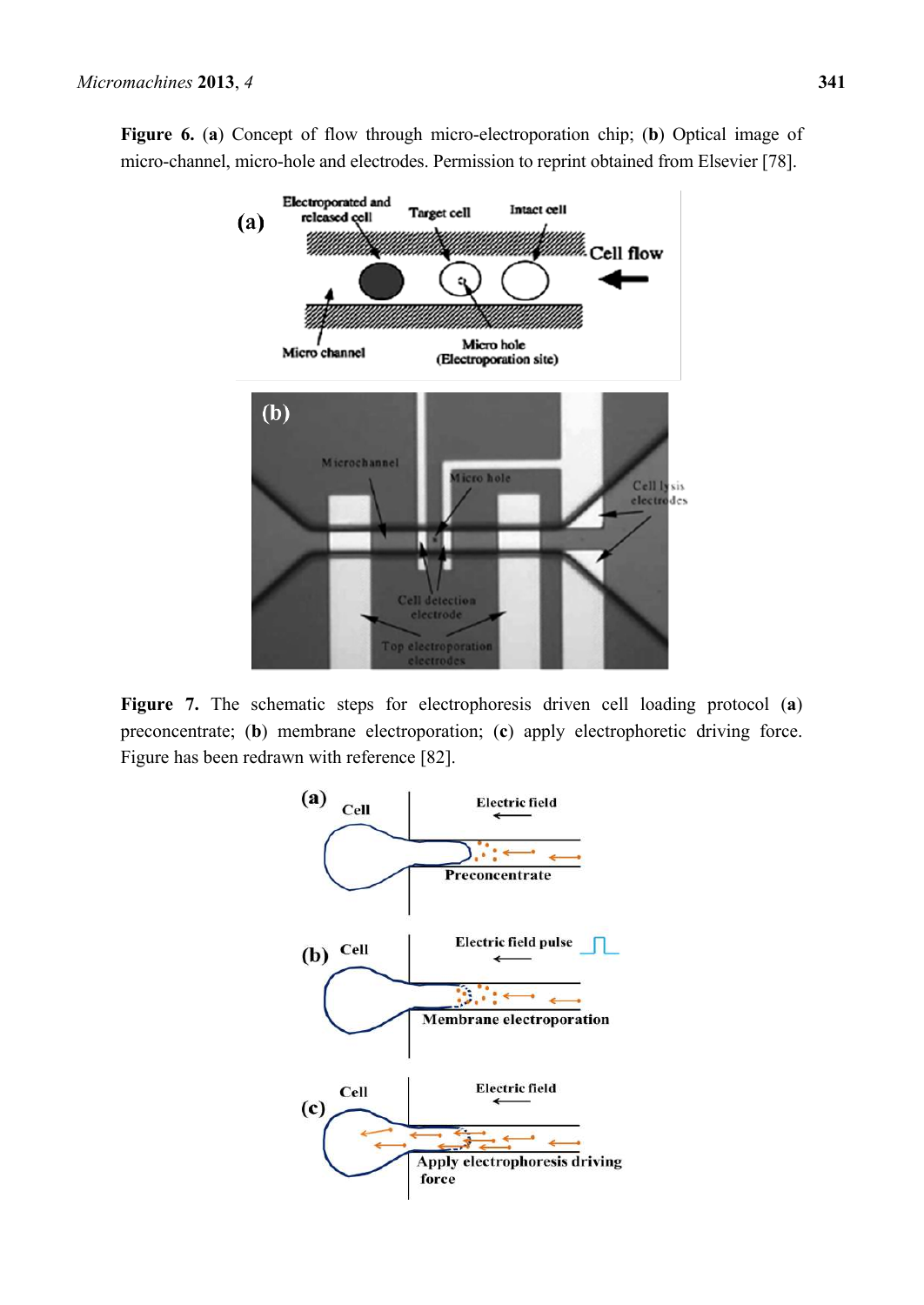In 2008, Ionescu-Zantti *et al*. [82] proposed electrophoresis driven microfluidic based electroporation device for single cell trapping and transfection. Figure 7 shows the schematic steps for an electrophoresis based electroporation device. This device was fabricated with PDMS, where  $3 \text{ µm} \times 3 \text{ µm}$  capillaries microchannel was formed for single cell trapping and focusing the electric field. Initially, a cell was trapped through the capillary channel by using negative pressure and then 0–300 mV external field was applied (this field was below the cell membrane threshold values (0.5–2 V)) for electrophoretically preconcentrate the dyes near the cell membrane (see Figure 7a). After that, larger pulses were applied (5–30 ms) for the electroporation process (see Figure 7b) and dye was loaded during resealing of the cell membrane by applied lower electric field (Figure 7c). This method reduced the dye loading time into the single cell by its unique design.

Another group, Valero *et al.* [73] in 2008, proposed microfluidic device which delivered PI dye to use single mouse myoblast  $C_2C_{12}$  cells with high transfection efficiency ( $>75\%$ ). In 2012, Gac *et al.* [83] suggested a new microfluidic device by which they trapped individual cell in micrometer-size structure within a microchip and exposed an intense electric field with plasmid/dye. This device includes an array of independent electroporation sites, which electroporates nine cells together.

## 3.1.2. Droplet Microfluidics for Single Cell Transfection

Droplet microfluidic based single cell electroporation has raised a lot of interest in recent years for biological and therapeutic studies. This technique leads to high throughput screening application for single cell analysis. Droplets can encapsulate cells, DNA, dye, particles or molecules that are in the inner aqueous phase [84]. Recently, droplet microfluidic have wide applications in biotechnology such as animal cell growth in encapsulated droplet in picoliter range, with high cell viability [85]. The first droplet microfluidic based electroporation was proposed by Luo *et al*. [86] in 2006. They used the electrochemical detection method for aqueous droplet analysis in oil phase of microfluidic device. Electrochemical signal difference was held between oil and aqueous. This method provides the size information and ion concentration, which leads from 0.02 mmol/L to 1 mol/L of tens of picoliter to nanoliter aqueous droplet. In 2009 Zhan *et al.* proposed droplet microfluidic based single cell electroporation [87]. The device was fabricated with polydimethylsiloxane (PDMS) by using standard soft lithographic process. A 150 nm thickness based microelectrode was fabricated with e-beam evaporation and lithographic process. Figure 8 shows the droplet microfluidic based single cell electroporation process. This device has two inlets, one outlet and one pair of electrodes. Electroporation can be performed with droplet containing single cell. The buffer with cells and DNA was loaded in one inlet channel, where the cell was introduced by syringe pump with magnetic stair. In magnetic stair, the magnetic field can rotate to cause stair bar, which is immersed in medium with cells, making cells spin to avoid cells settling down. Another inlet channel was used for oil pumping. Droplets with cell of different sizes were produced by adjusting the flow rates between oil and buffer solution. The size of each droplet with a cell was  $60-386 \mu m$  in length and this droplet containing a cell was electroporated with droplet velocity 1.38–8.86 m/min to apply 5–9 V constant DC voltage in-between 20 µm electrodes gap. Due to application of DC voltage, an electric field can act on a droplet containing conducting buffer solution and it electroporates a single cell within the droplet. This device achieved 68% cell viability with 4.7 volt applied voltage after electroporation; however,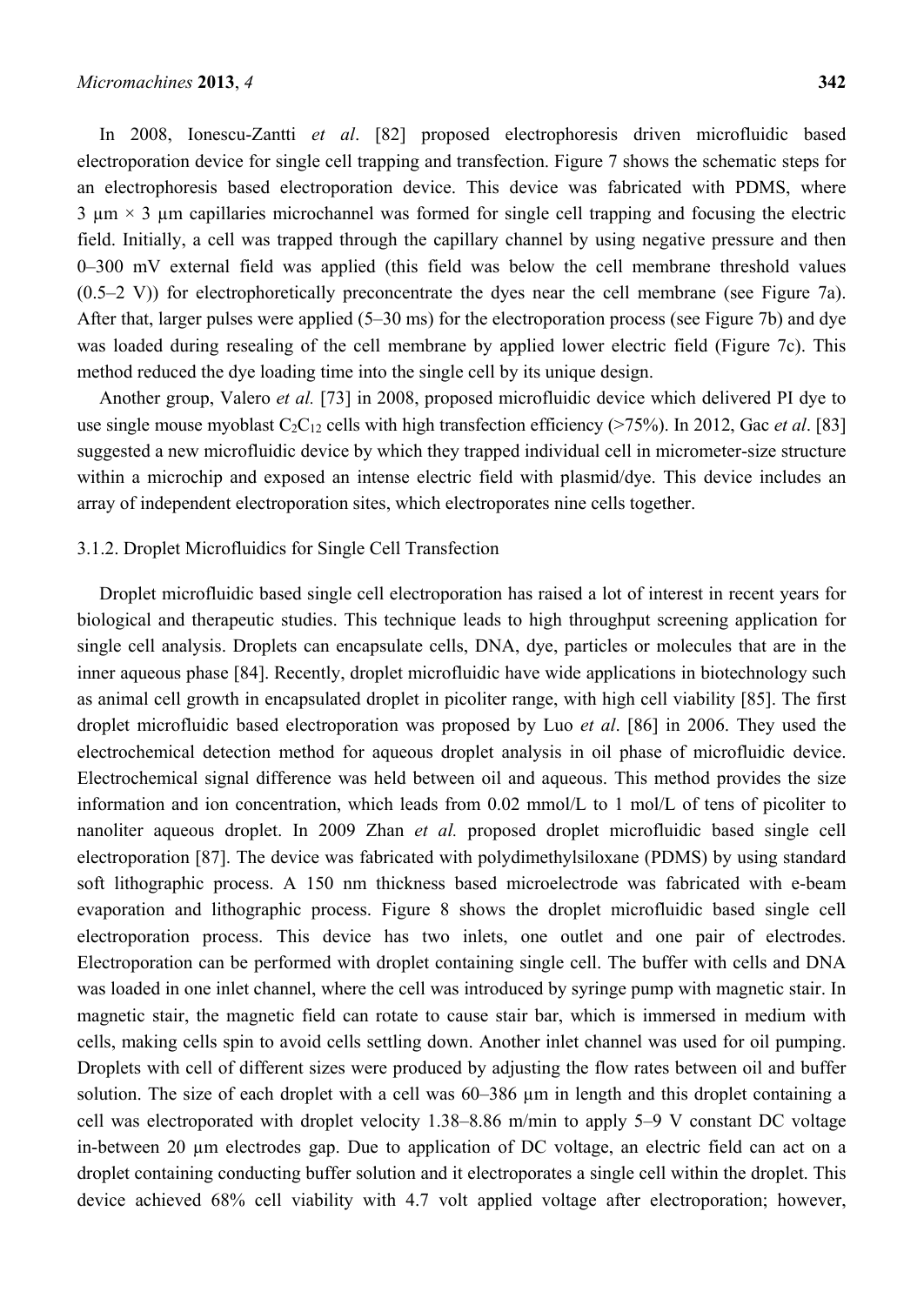viability reduced down to 14% for 7.1 volt applied voltage. Also it transfected plasmid vector coding EGFP into Chinese Hamster Ovary (CHO) cell. The cell transfection rate was 11% due to 5.8 V, 1.8 ms pulse application. Thus droplet size, droplet velocity, electric field strength and distance between two electrodes are important to achieve high transfection and high cell viability. Droplet microfluidics is potentially applicable for high throughput functional screening of genes, which is not possible in the bulk electroporation process.

**Figure 8.** Layout and performance of a droplet based microfluidic device (**a**) two microelectrodes, where cells can be positioned for electroporation; (**b**) after electroporation, a droplet with a cell at the end of the device. Permission to reprint obtained from American Chemical Society (ACS) [87].



Recently, Qu *et al*. [76] proposed droplet electroporation with the use of microfluidic device. This device was fabricated with polydimethylsiloxane (PDMS) by using soft lithography process. Figure 9 shows the droplet microfluidic electroporation technique. Figure 9a,b shows a schematic of the droplet based microfluidic device and electroporation for algal cell. This device included two inlets and one outlet channel. One inlet channel contained DNA with algal cells whereas another inlet channel contained Fc oil. This cell content droplet flowed through the oil phase into the channel, where five pairs of micro-electrodes with constant DC voltage was present. A constant DC voltage with 1.3 V was applied to produce 393 V cm<sup>-1</sup> electric field for electroporation experiment. The electric current act, when the conducting droplet buffer with the cell passed through the microelectrodes. Oil passing through the microelectrodes leads to zero current due to nonconductive oil solution.

The gap between two electrodes were 33 µm. The electroporation time can be controlled by controlling the droplet size, flow rate of droplet size with droplet content cells and DNA, flow rate of oil, *etc.* When the flow rate of the droplet containing cell and the flow rate of the oil were 0.3 µL min<sup>−</sup><sup>1</sup> and 0.5  $\mu$ L min<sup>-1</sup>, the electroporation time was 7 ms. The ratio of the cell counting droplet was 70%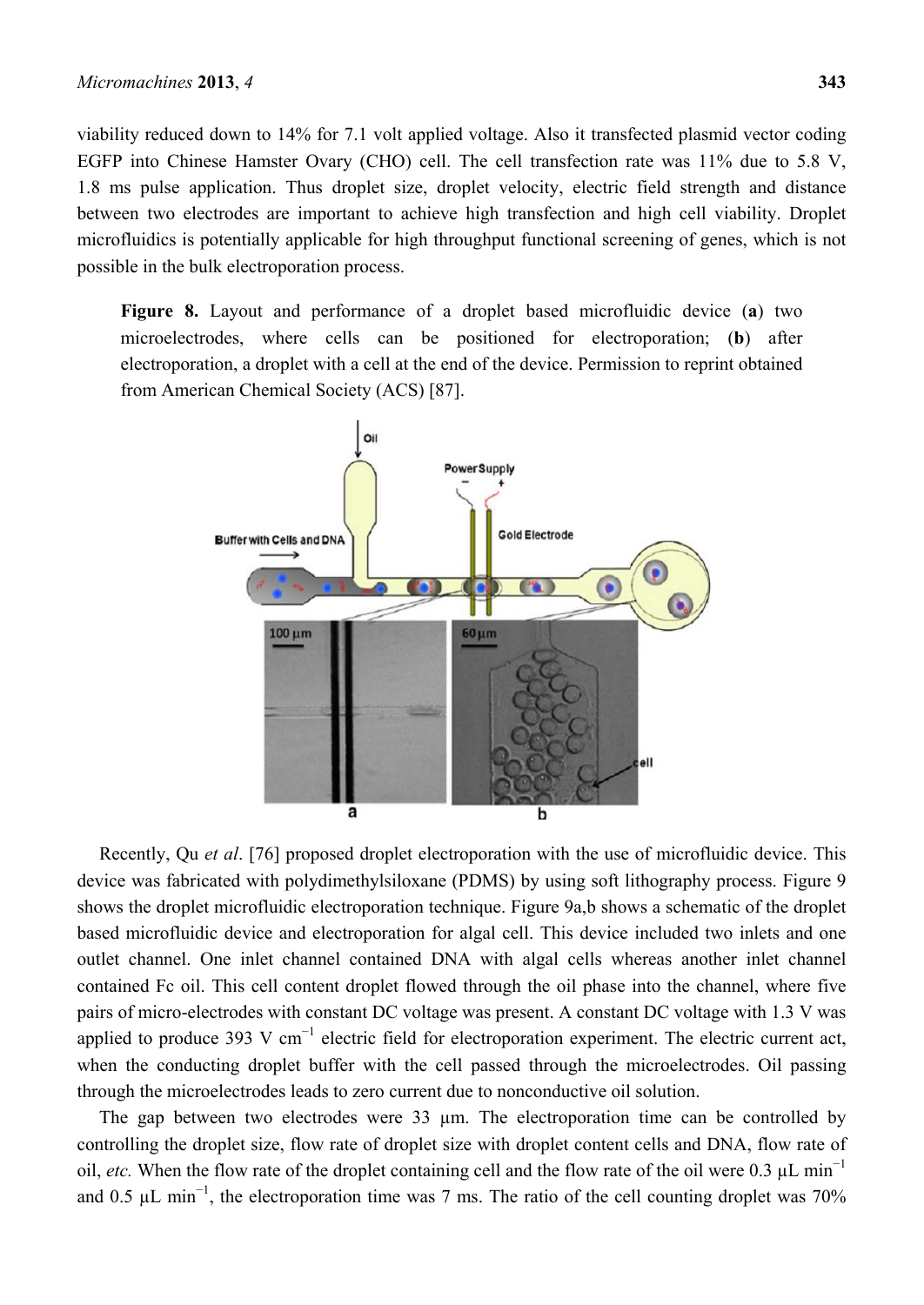when the concentrations of the cells were  $1.58 \times 10^7$  cells/mL. This device was achieved the transformation efficiency  $8.14 \times 10^4$  and cell viability 81% by using serpentine channel with five pairs of parallel electrodes on the chip with DNA/algal cell ratio of 1000. This chip provided very high transfection efficiency (1600 times higher than that  $(5.05 \times 10^{-7})$  compared to the bulk electroporation process.

**Figure 9.** Droplet microfluidic electroporation technique (**a**) schematic diagram; (**b**) electroporation process of algal cell. Figure has been redrawn from reference [76].



## *3.2. Single Cell Lysis*

Microfluidic devices can provide single cell transfection as well as cell lysis by their unique design. Cell transfection can provide exogenous biomolecules delivery inside single cell with complete cell membrane resealing, which also known as reversible electroporation. This process can analyze intracellular biochemical effect and electrochemical cell membrane behavior. For irreversible electroporation, cell membrane cannot reseal due to high electric field affect and the membrane can rapture permanently resulting cell lysis. Both the processes have wide biological and therapeutic applications. Reversible electroporation or cell transfection can be applied to electrochemotherapy whereas irreversible electroporation or cell lysis can be applied to chemotherapeutic process. Figure 10 shows a microfluidic based single cell lysis device [88]. This device is designed with a continuous flow. The electric field strength was in periodic variation due to saw teeth geometry in each electrode. The overall channel was 1100  $\mu$ m wide with 180 saw-teeth electrodes.

The distance between two electrodes tip was three times of the cell diameter to avoid cell clogging. Figure 10 shows the saw-teeth design of microelectrodes and electrical lysis zone in-between two electrodes. For this unique design of saw-teeth electrodes, the voltage requirement was very low and generation of heat was lower compared to bulk electroporation process. The results of this device shows that 81% cells were partially lysed where as 28% cells were completely lysed for 6 V, AC with 5 KHz frequency. Also, 74% cells became completely lysed and 71% cells were partially lysed for 8.5 V AC with 10 KHz frequency.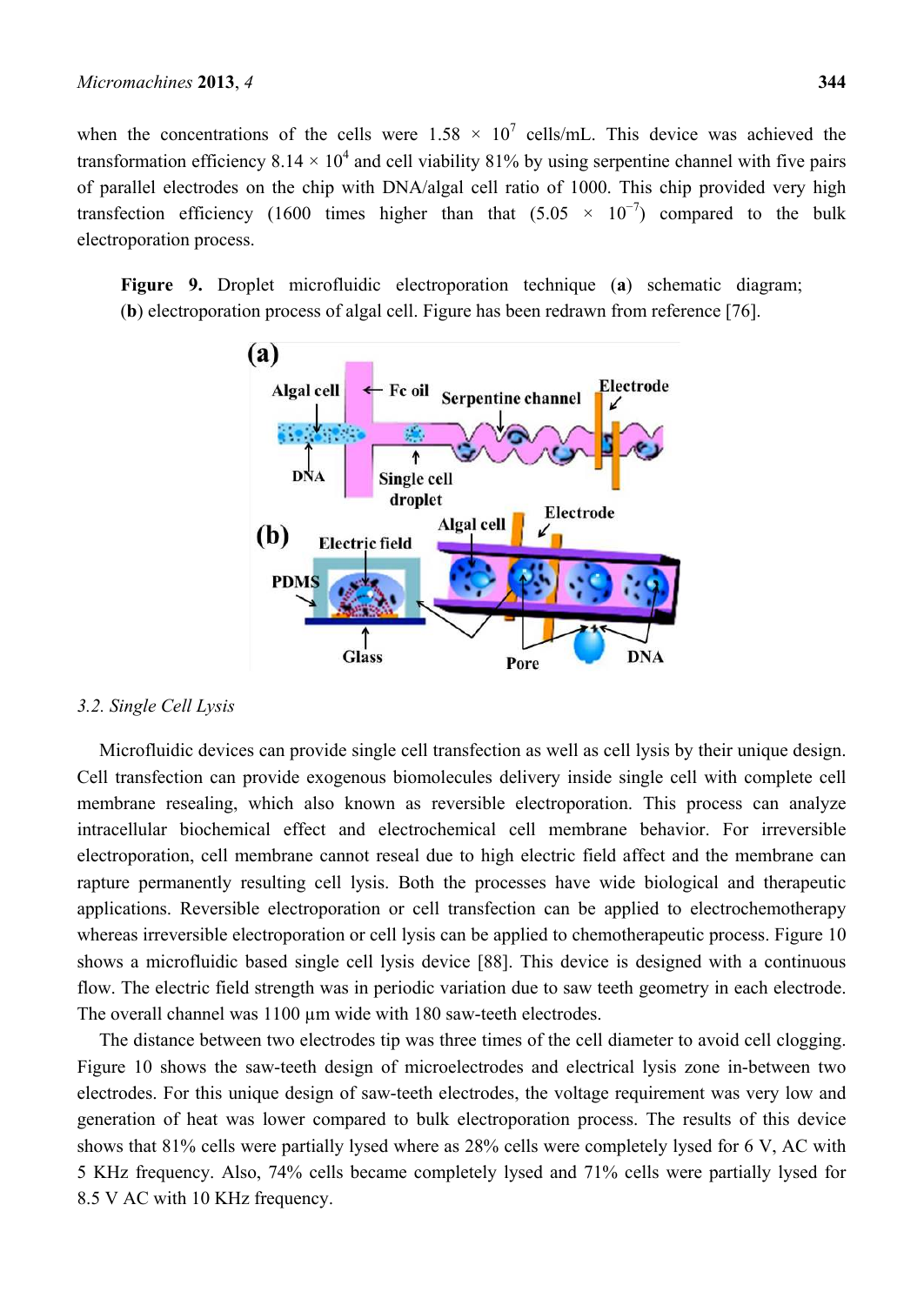**Figure 10.** Schematic representation of microfluidic cell lysis device where saw-teeth microelectrodes acting as a dielectrophoresis effect on the device for focusing intracellular material after electroporation. Figure has been redrawn from reference [88].



**Figure 11.** Microfluidic based flow through electroporation device. Cells from sample reservoir moving to the receiving reservoir and electrical lysis were confined with single cell movement through the lysis section  $(W_2)$ . Permission to reprint obtained from Elsevier [71].



Another cell lysis device was proposed by Wang *et al.* in 2006 [71,89]. This microfluidic device was fabricated with PDMS by using the soft lithographic process. Figure 11 shows the microfluidic cell lysis device using electroporation technique. Initially, both reservoirs (sample reservoir and receiving reservoir) were filled with phosphate buffered saline. Then, cells were loaded in sample reservoir with  $10^6$  cells/mL concentration. Both reservoirs contained 30  $\mu$ L solutions during experiment. Platinum electrodes were connected with two reservoirs where positive electrode was in the receiving reservoir and the negative electrode was in the sample reservoir. Due to high electric field application, cells were moved from sample reservoir to the receiving reservoir through lysis section. The dimension of cell lysis section was  $25 \mu m$  to avoid cell clogging and ensure stable performance. This section has higher electric field strength (because of narrow section) compared to two reservoirs. The cell lysis rate can be varied due to changes of length and width of the two reservoirs and lysis section. They achieved 100% cell lysis for 1000–1500 V/cm electric field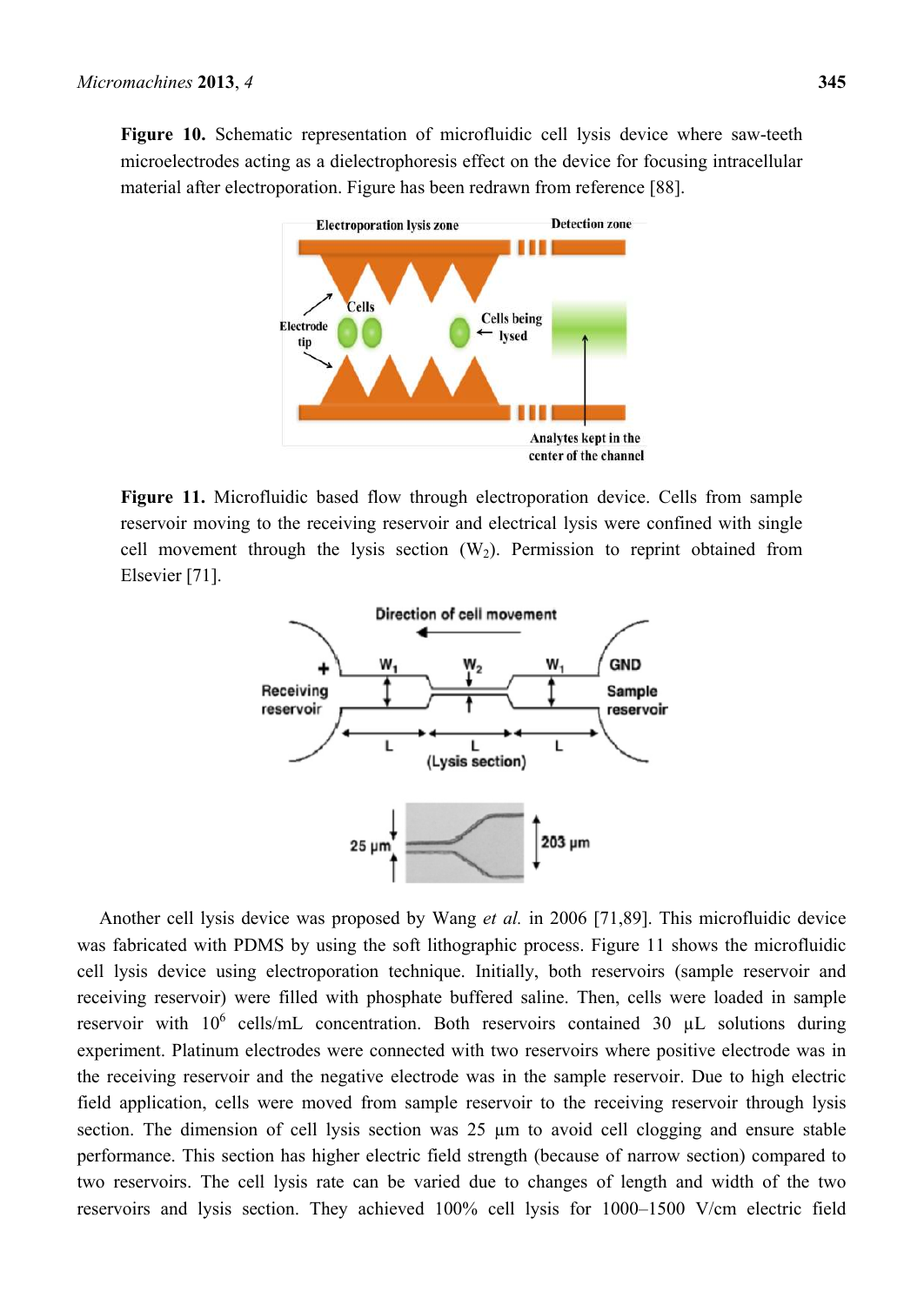application. Also, they found complete cell membrane disruption in cell lysis section at 2000 V/cm electric field application.

Micro/nanofluidic devices have great ability to analyze the intracellular content after cell lysis by the application of sufficient external electric field. This device can detect and analyze the cell response based on laser induced fluorescence and electrophoresis methods [90–95]. Generally, many biomolecules (protein, metabolites) except nucleic acid cannot amplify. Thus, the fluorescence-based method can detect and analyze of single cell response with high sensitivity.

In 2007, Li *et al.* [94] proposed their microfluidic device for single cell analysis. The chip was fabricated by standard 1-photomask with low cost method. The device consists four reservoirs, four channels and one open region which contain a cell retention chamber. Reservoir one was used for cell introduction and washing, whereas reservoir two was used for reagent delivery. Reservoir three and four were used as waste reservoirs. By using this chip, they quantified dynamic  $Ca^{2+}$  mobilization of a single cardiomyocyte during its spontaneous contraction. Also, they monitored successfully dynamic responses from various external stimulation such as daunorubicin (cardiotoxic chemotherapeutic drug), caffeine, and isoliquiritigenin (herbal anticancer). Their results also prove that anticancer drugs have less effect on the  $Ca^{2+}$  of the cardiomyocytes. This device has quantified the cellular response of single cardiomyocytes, discovery of heart diseases drug and cardiotoxicity testing.

In 2010, Mellors *et al*. [95] proposed an electrophoretic and electrospray ionization based microfluidic device for single cell analysis. The device was fabricated on corning borosilicate glass substrate by using standard photolithography and wet chemical etching technique. Figure 12 shows the schematic of the microfluidic device, where A was a cell loading reservoir and B was buffer loading, which intersects with the separation channel.

Figure 12. Schematic diagram for cell lysis using capillary electrophoresis and mass spectrometry. The arrow indicated direction of electroosmotic flow. Cells flow from cell reservoir (A) to the intersection zone where cells were lysed, then they migrate towards electrospray orifice through separation channel. Figure has been redrawn from reference [95].



This intersection zone was a cell lysis zone. CS was an electro-osmotic pump which was connected with an electrophoretic separation channel and electrospray orifice. Cells can flow through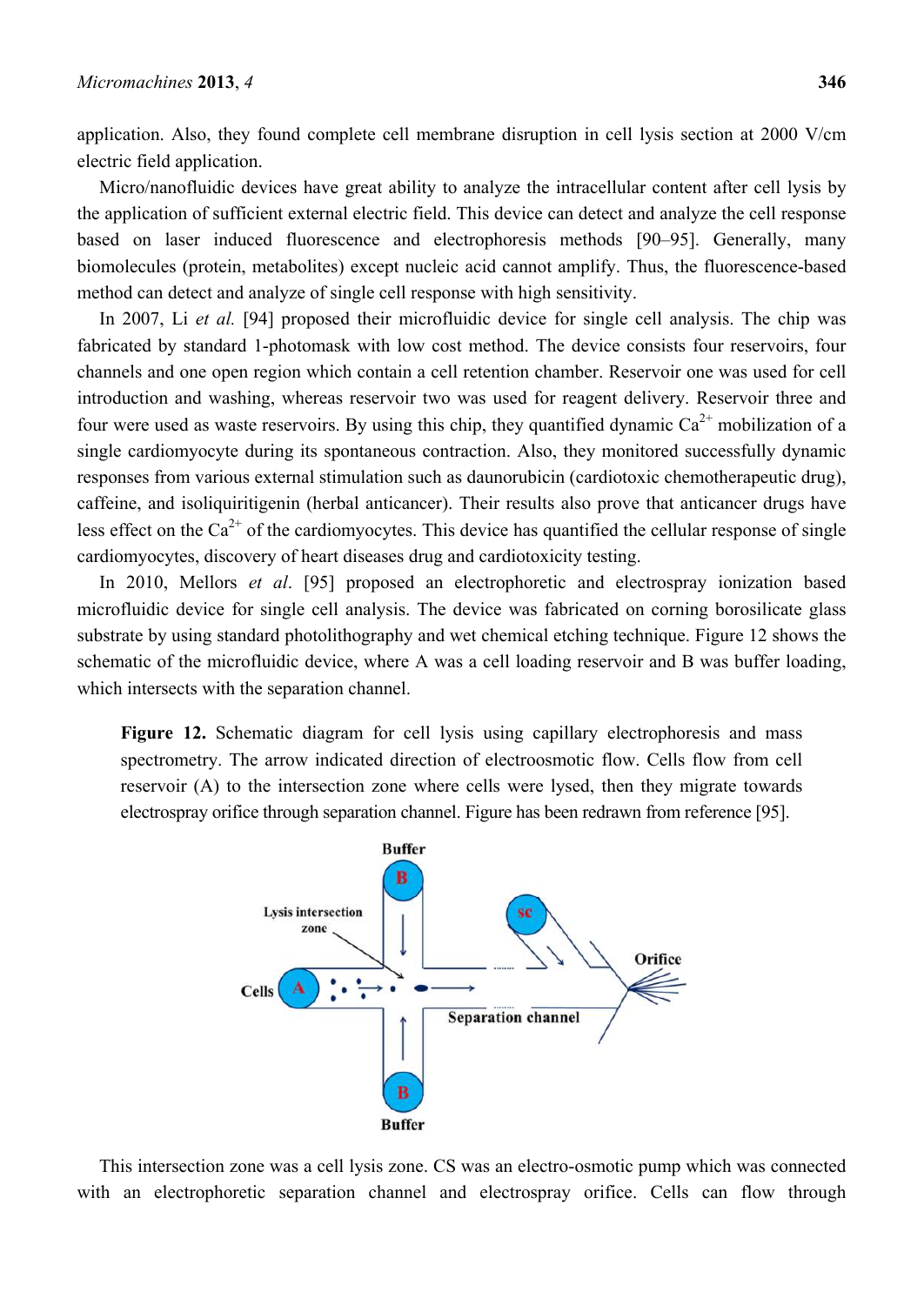hydrodynamically or electrically to the intersection zone, where cells were electrically lysed. Then, cells can migrate to electrospray orifice through the separation channel where cells electrospray ionization occurred. This device successfully lysed human erythrocytes with real-time electrophoretic separation. The heme group,  $\alpha$  and  $\beta$  subunits of hemoglobin were detected from erythrocytes when cells were continuously flowed through the device. This device can analyze 12 c/m.

# **4. Localized Single Cell Membrane Electroporation (LSCMEP)**

## *4.1. LSCMEP for Cell Transfection*

Localized single cell membrane electroporation can provide better cell transfection with micro/nanofluidic devices compared to single cell electroporation (SCEP) or bulk electroporation (BEP). Because of micro/nanoscale electrode dimension and distance between two electrodes were very small, as a result, electric field can intense in a very small region of the cell membrane compared to single cell dimension. Thus, the local area of the single cell can be affected by a strong electric field, whereas other areas will be unaffected. Due to the effects of small areas of the whole single cell, high cell viability and high transfection rate can be achieved compared to single cell electroporation. However, Boukany *et al.* show localized single cell electroporation by using nano-channel based ion transportation using electrophoresis method with two large electrodes [30]. By fabricating micro/nano electrodes with a micro/nano scale electrode gap, this device can provide some promising parameters such as low voltage and power requirement, lower toxic effect due to negligible ion generation, small sample volume and negligible heat generation. These parameters are essential to achieve high transfection rate and high cell viability. Thus, microfluidic based LSCMEP process can provide a better understanding to analyze intracellular cytosolic compounds compared to SCEP or the bulk electroporation process. Nawarathna *et al.*, demonstrated the AFM based LSCMEP process. Figure 13 shows localized electroporation of a single cell using atomic force microscopy (AFM) technique [29]. For this experiment, they modified AFM tip to act as a nano-electrode to make an intense high electric field near the localized area of the single cell membrane. A boron doped silicon AFM tips ( $\sigma$  = 0.001  $\Omega$  cm,  $k$  = 1.5 N/m) was used for LSCMEP process. Before electroporation, the tip was grown with 20 nm  $SiO<sub>2</sub>$  layer and finally this oxidized tip was sectioned until bare silicon was exposed by focused ion beam (FIB) technique. As a result, a smaller area of bare silicon can cause an intense high electric field on a single cell membrane. They have reduced this bare silicon area down to 0.5  $\mu$ m in diameter, which was concentrated with an intense electric field on 10 µm diameter of rat fibroblast cell. Figure 13a–h shows the results of LSCMEP technique using AFM tip for electroporation process and Figure 13i demonstrated the AFM tip, which was positioned on top of the single cell for localized single cell membrane electroporation (LSCMEP) process. To make an intense high electric field, 1Vpp with 0.5 Hz pulse was used to transfect rat fibroblast cells. The transfection of single cell was completed within 10 s. This device can perform highly localized electroporation of a sigle cell with concentric electric field on local area of single cell membrane. The experiment can be performed in a friendly environment such as cell culture dishes, *etc.*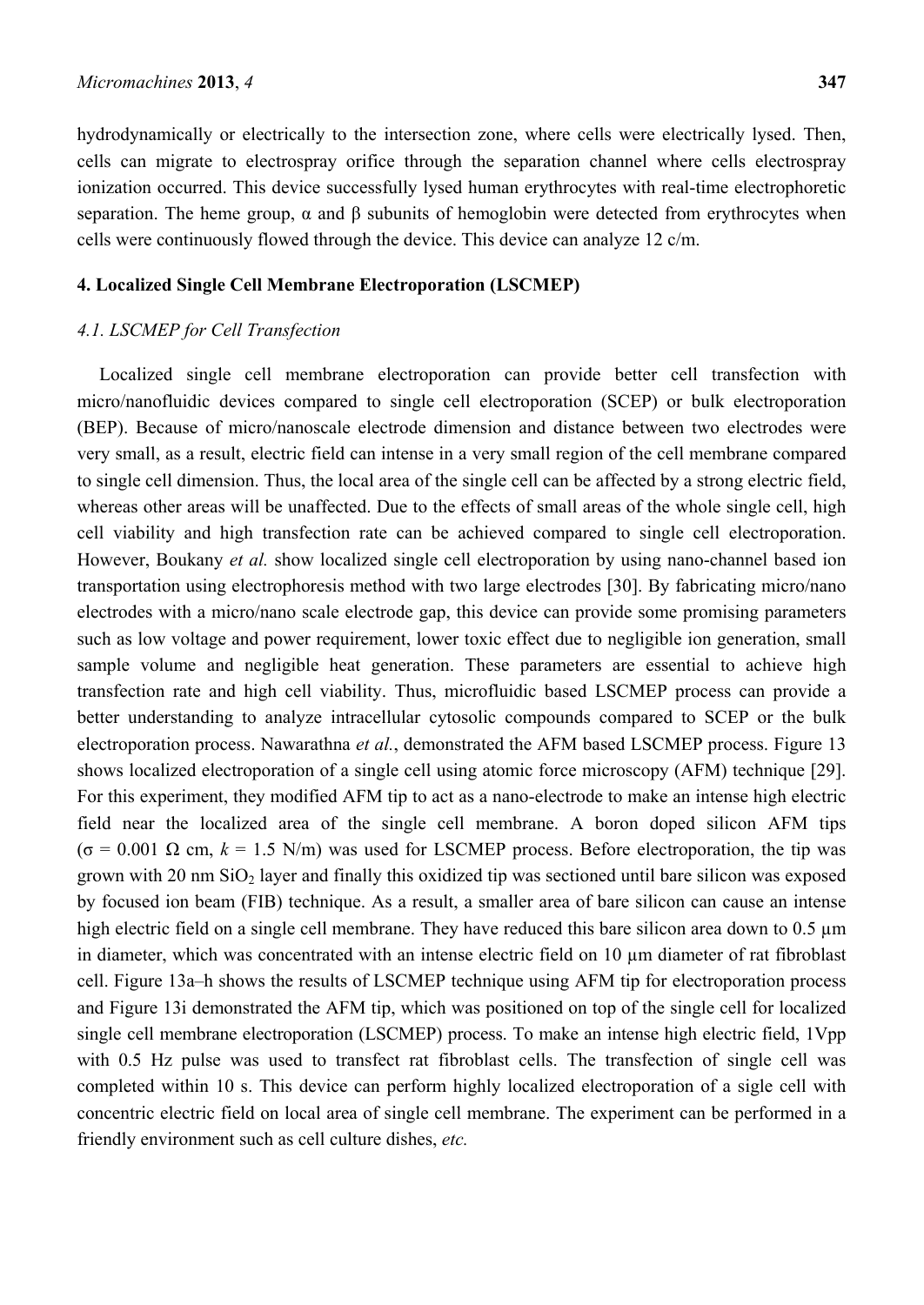**Figure 13.** (**a**) bright field image of atomic force microscopy (AFM) tip and the cell in the electroporation medium (cell A is electroporated while cell B and C are about 20 µm away from cell A); (**b**) Fluorescence image of rat fibroblast cell after electroporation; (**c**) Confocal fluorescence image of an electroporated cell; (**d**)**–**(**h**) Sequence of real time confocal fluorescence images of rat fibroblast cell after electroporation; (**i**) Calculated spatial distribution of electric field in the vicinity of the cell being electroporated. Permission to reprint obtained from American Institute of Physics (AIP) [29].



In recent years, Boukany *et al.* [30] showed nanochannel based localized single cell electroporation with a precise amount of biomolecules delivery. In this device, they positioned a single cell in one microchannel by optical tweezers and transfection agent was loaded to another microchannel. These two microchannels were connected by one nanochannel. To apply a very high electric field in between two microchannels, a transfection agent was delivered through the nanochannel using an electrophoretically driven process and finally drugs were delivered inside a single cell through a very small area of the cell membrane. In 2012, Chen *et al.* demonstrated another localized single cell membrane electroporation usimg ITO microelectrode based transparent chip [27]. Figure 14 shows microfluidic localized single cell membrane electroporation device. They deposited ITO films on a covered glass substrate and patterend it by standard lithographic process to form as ITO lines. After that, a thin  $SiO<sub>2</sub>$  layer was deposited as a passivation layer by plasma enhanced chemical vapor deposition (PECVD) technique. The final ITO lines were cut by the focused ion beam (FIB) technique. The gap between two electrodes were 1 µm and width of each electrode was 2 µm. When single cell was strongly attached in between two electrodes gap, the electric field was intensed in only a 1 µm gap area on single cell membrane. As a result, they demonstrated localized single cell membrane electroporation with microfluidic device. Figure 14a shows localized electroporation process between two micro-electrodes and Figure 14b shows multiple number of electrodes for LSCMEP process. Figure 14 c and d shows the optical microscope image of patterened ITO microelectrodes and scanning electron microscope (SEM) image of ITO microelectrodse with micro-channel. According to their results, they achived 0.93  $\mu$ m electroporation region with 60% cell viability for  $8V_{\text{pp}}$  20 ms pulse application. To reduce the gap between two electrodes, a high transfection rate can be achived by this technique. This device not only control the recovery of cell membranes (reversible electroporation)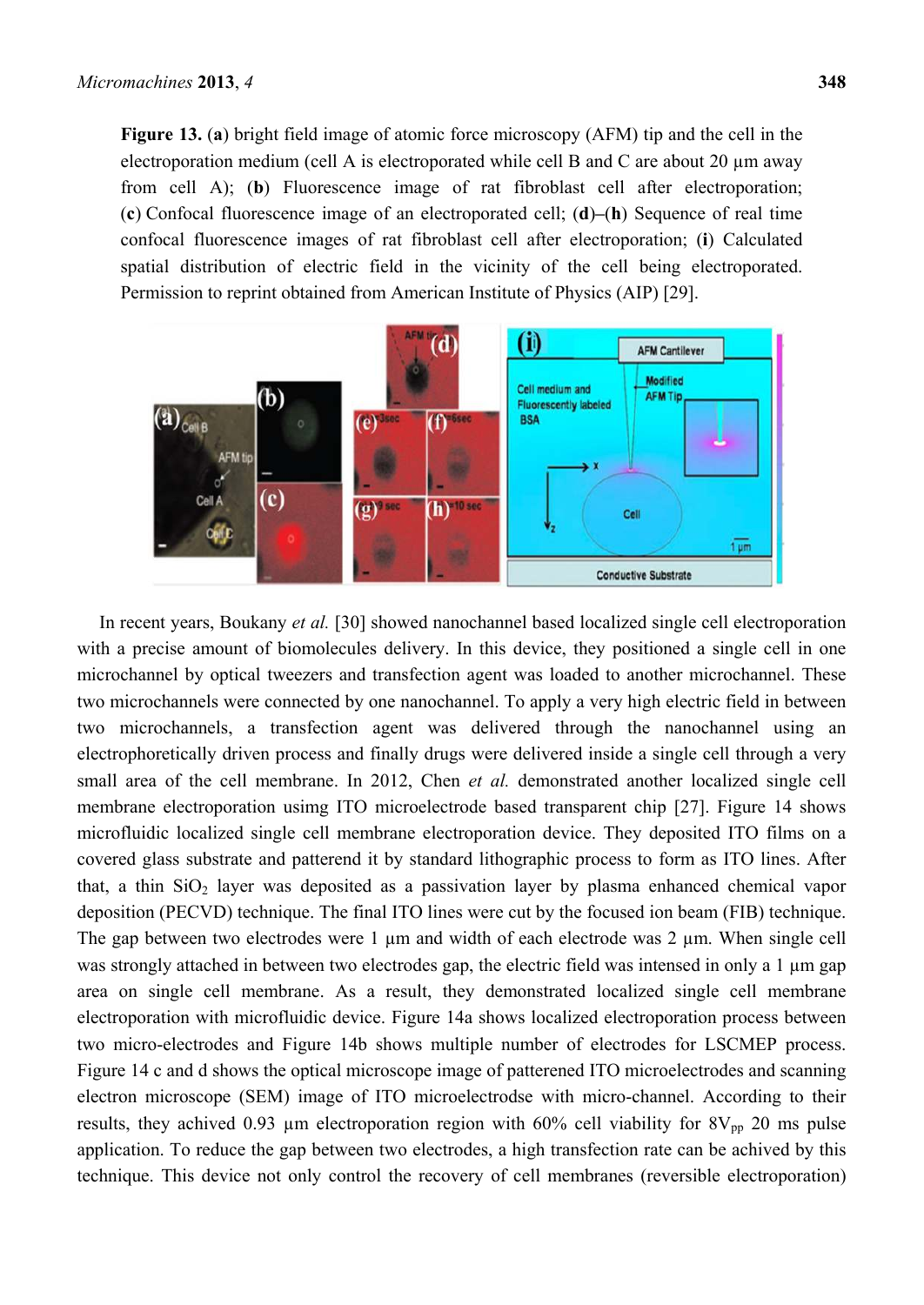without cell damage but also it provides clear optical view by using an inverted microscope (ITO based transparent chip).

**Figure 14.** Localized single cell membrane electroporation (LSCMEP) device (**a**) localized electroporation process between two microelectrodes; (**b**) multiple number of microelectrodes for LSCMEP process; (**c**) optical microscope image of ITO microelectrodes; (**d**) scanning electron microscope image of ITO microelectrodes with microchannel. Permission to reprint obtained from Springer [27].



**Figure 15.** (**a**) Schematic diagram with electrical connection of the device and PDMS structure; (**b**) an array of transistors with nanowires and nanoribbons. Figure has been redrawn from reference [77].



# *4.2. LSCMEP for Cell Lysis*

Recently, another LSCMEP based device was proposed by Jokilaakso *et al*. [77] for single cell lysis. They reported a silicon nanowire and nanoribbon based biological field effect transistor for single cell positioning and lysis mechanism. Figure 15a shows the cross sectional view and electric connection with PDMS above the device and Figure 15b shows an array of the transistors with both nanowires and nanoribons. To position the single cell on this device, they used programmable magnetic field for magnetic manipulation of 7.9  $\mu$ m COOH modified COMPEL magnetic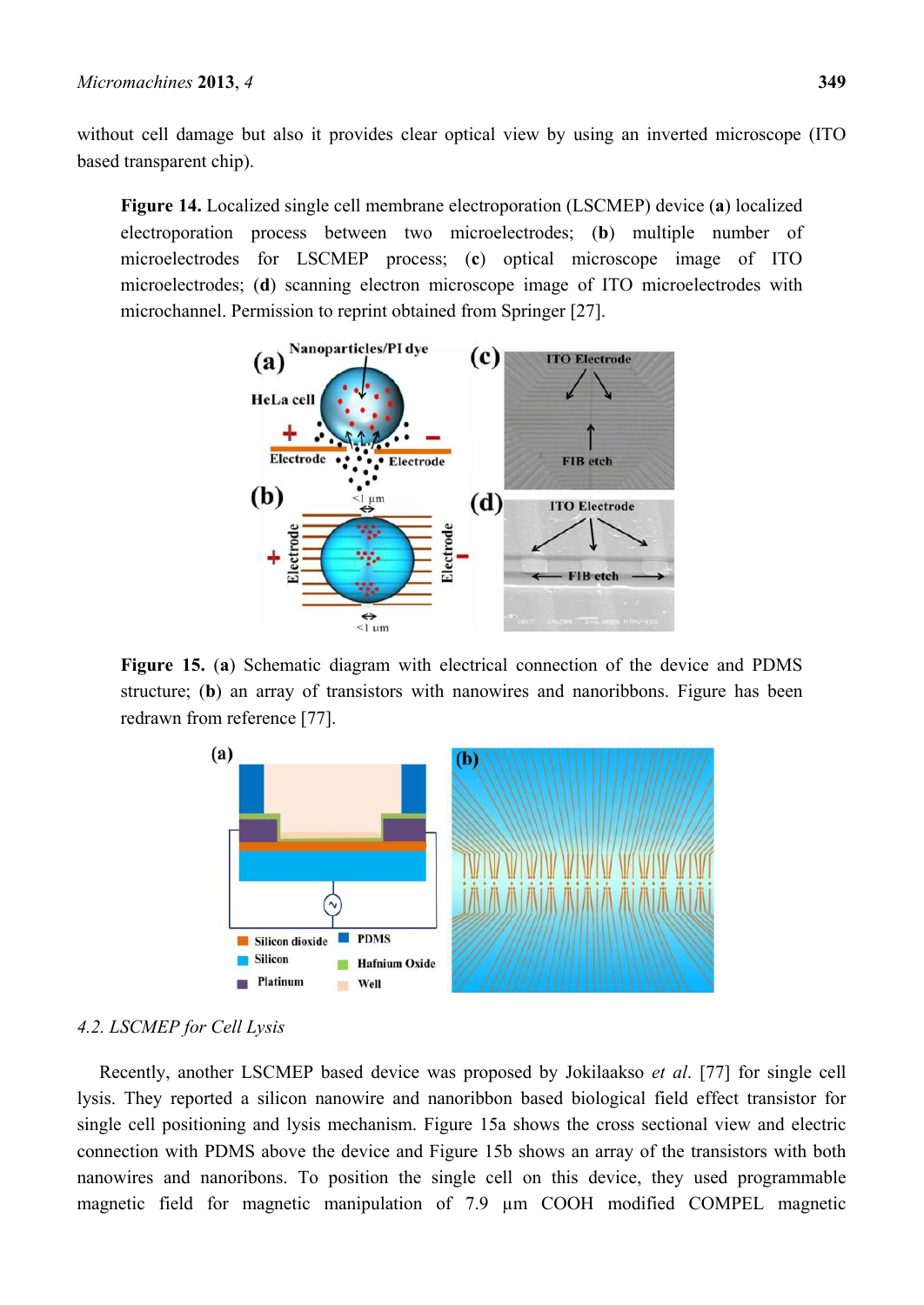microsphere. After positioning the single cell (HT-29) on top of the transistor, cells were adhered for 30 min prior to electroporation experiment. The applied electric field was  $600-900$  mV<sub>pp</sub> (peak to peak) at 10 MHz for 2 ms pulse. This electric field was connected with a shorted source and drain in one terminal and another terminal connected on the gate of the device. The electric field intensity was fringing in nature, which affected the cell membrane integrity leading to cell lysis. This device can perform single cell lysis which is potentially applicable to medical diagnostics and biological cell studies.

# **5. Conclusions**

In summary, this article describes the details about bulk electroporation (BEP), single cell electroporation (SCEP), and localized single cell membrane electroporation (LSCMEP) by using micro/nanofluidic devices with their advantages and disadvantages. All of these processes can deliver drugs, DNA, RNA, oligonucleotides, proteins, *etc.* However, to analyze cell to cell behavior with their organelles and intracellular biochemical effect, single cell analysis must be executed. Micro/nanofluidic devices are the potential candidates to analyze single cells, because of their dimension reduction to the dimension of single cell level. These devices provide easy performance such as cell handling, lower power consumption, low toxicity, small sample volume, lower contamination rate, high cell viability, and high transfection rate when compared to conventional electroporation. To reduce the electrode area and gap between two electrodes by using micro/nanofluidic devices, selective and localized drug delivery is possible. This new approach is called localized single cell membrane electroporation (LSCMEP). However, until now this technique is in the development stage. In the future, the LSCMEP process can provide selective and specific single cell manipulation from millions of populations of cells together. Micro/nanofluidic devices can approach this level in the near future, which will be potentially beneficial for medical diagnostics, proteomics analysis and biological studies.

#### **Acknowledgements**

The authors greatly appreciate for financial support from National Science Council (NSC) of Taiwan ROC through National Nanotechnology and Nanoscience Program under Contract no. (NSC-101-2221-E-007-032-MY3) and (NSC-101-2120-M-007-001).

# **Conflicts of Interest**

The authors declare no conflicts of interest.

# **References**

- 1. Zimmermann, U.; Pilwat, G.; Friemann, F. Dielectric breakdown of cell membrane. *Biophy. J*. **1974**, *14*, 881–899.
- 2. Weaver, J.C.; Chizmadzhev, Y.A. Theory of electroporation: A review. *Bioelectrochem. Bioenerget.* **1996**, *41*, 135–160.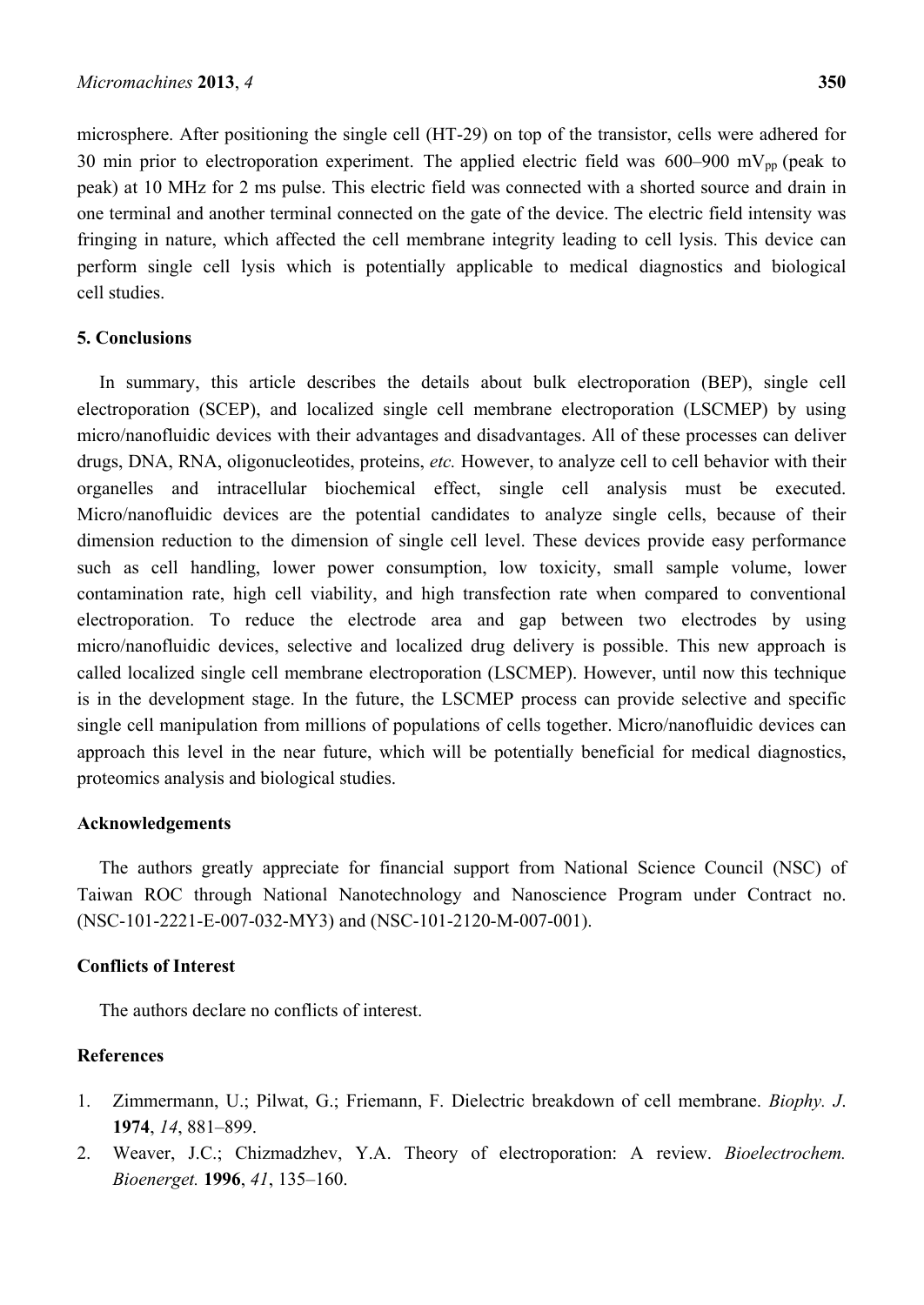- 3. Teissie, J.; Golzio, M.; Rols, M.P. Mechanism of cell membrane electropermeabilization: A minireview of our present (lack of ?) knowledge. *Biochim. Biophys. Acta.* **2005**, *1724*, 270–280.
- 4. Escoffre, J.M.; Porter, T.; Wasungu, L.; Teissie, J.; Dean, D.; Rols, M.P. What is (still not) known of the mechanism by which electroporation mediates gene transfer and expression in cells and tissues. *Mol. Biotechnol*. **2009**, *41*, 286–295.
- 5. Neu, W.K.; Neu, J.C. Theory of Electroporation. In *Cardiac Bioelectric Therapy*; Efimov, I.R., Kroll, M.W., Tchou, P.J., Eds.; Springer: New York, NY, USA, 2009; pp. 133-134.
- 6. Ho, S.Y.; Mittal, G.S.; Cross, J.D. Effect of high electric field pulses on the activity of selected enzymes. *J. Food Eng.* **1997**, *31*, 69–84.
- 7. Prasanna, G.L.; Panda, T. Electroporation: Basic principles, practical consideration and applications in molecular biology. *Bioprocess Eng.* **1997**, *16*, 261–264.
- 8. Serpersu, E.H.; Tsong, T.Y.; Kinosita, K. Reversible and irreversible modification of erythrocyte membrane permeability by electric field. *Biochim. Biophys. Acta* **1985**, *812*, 779–785.
- 9. Tsong, T.Y.; Kinosita, K. Use of voltage pulses for the pore opening and drug loading and the subsequent resealing of red blood cells. *Bibliotheca Haematologica* **1985**, *51*, 108–114.
- 10. Schoenbach, K.H.; Beebe, S.J.; Buescher, E.S. Intracellular effect of ultrashort electrical pulses. *Bioelectromagnetics* **2001**, *22*, 440–448.
- 11. Chen, N.; Schoenbach, K.H.; Kolb, J.F.; Swanson, R.J.; Garner, A.L.; Yang, J.; Joshi, R.P.; Beebe, S.J. Leukemic cell intracellular responses to nanosecond electric fields. *Biochem. Biophys. Res. Commun*. **2004**, *317*, 421–427.
- 12. DeBruin, K.A.; Krassowska, W. Modelling electroporation in a single cell. I. Effects of field strength and rest potential. *Boiphys. J.* **1999**, *77*, 1213–1224.
- 13. DeBruin, K.A.; Krassowska, W. Modelling electroporation in a single cell. II. Effects of ionic concentrations. *Biophys. J.* **1999**, *77*, 1225–1233.
- 14. Movahed, S.; Li, D. Microfluidics cell electroporation. *Microfluid Nanofluid* **2011**, *10*, 703–734.
- 15. Chang, D.C.; Chassy, B.M.; Saunders, J.A. *Guide to Electroporation and Electrofusion*; Academic: San Diego, CA, USA, 1992.
- 16. Tsong, T.Y. Electroporation of cell membranes. *Biophys. J.* **1991**, *60*, 297–306.
- 17. Neumann, E.; Sowers, A.E.; Jordan, C.A. Electroporation and Electrofusion in Cell Biology. Plenum Press, New York, NY, USA, 1989.
- 18. Teissie, J.; Rols, M.P. An experimental evalution of the critical potential difference inducing cell membrane electropermeabilization. *Biophys. J.* **1993**, *65*, 409–413.
- 19. Zimmermann, U. Electric field-mediated fusion and related electric phenomena. *Biochim. Biophys. Acta* **1982**, *694*, 222–227.
- 20. Stampfli, R. Reversible electric breakdown of the excitable membrane of a Ranvier node. *Ann. Acad. Bras. Cien.* **1958**, *30*, 57–63.
- 21. Rubinsky, B. Irreversible electroporation in medicine. *Technol. Cancer Res. Treat.* **2007**, *6*, 255–259.
- 22. Nollet, J.A. *Researches Sur Les Causes Particulieres Des Phenomenes Electriques* (in French); Chez H.L. Guerin & L.F. Delatour: Paris, France, 1754.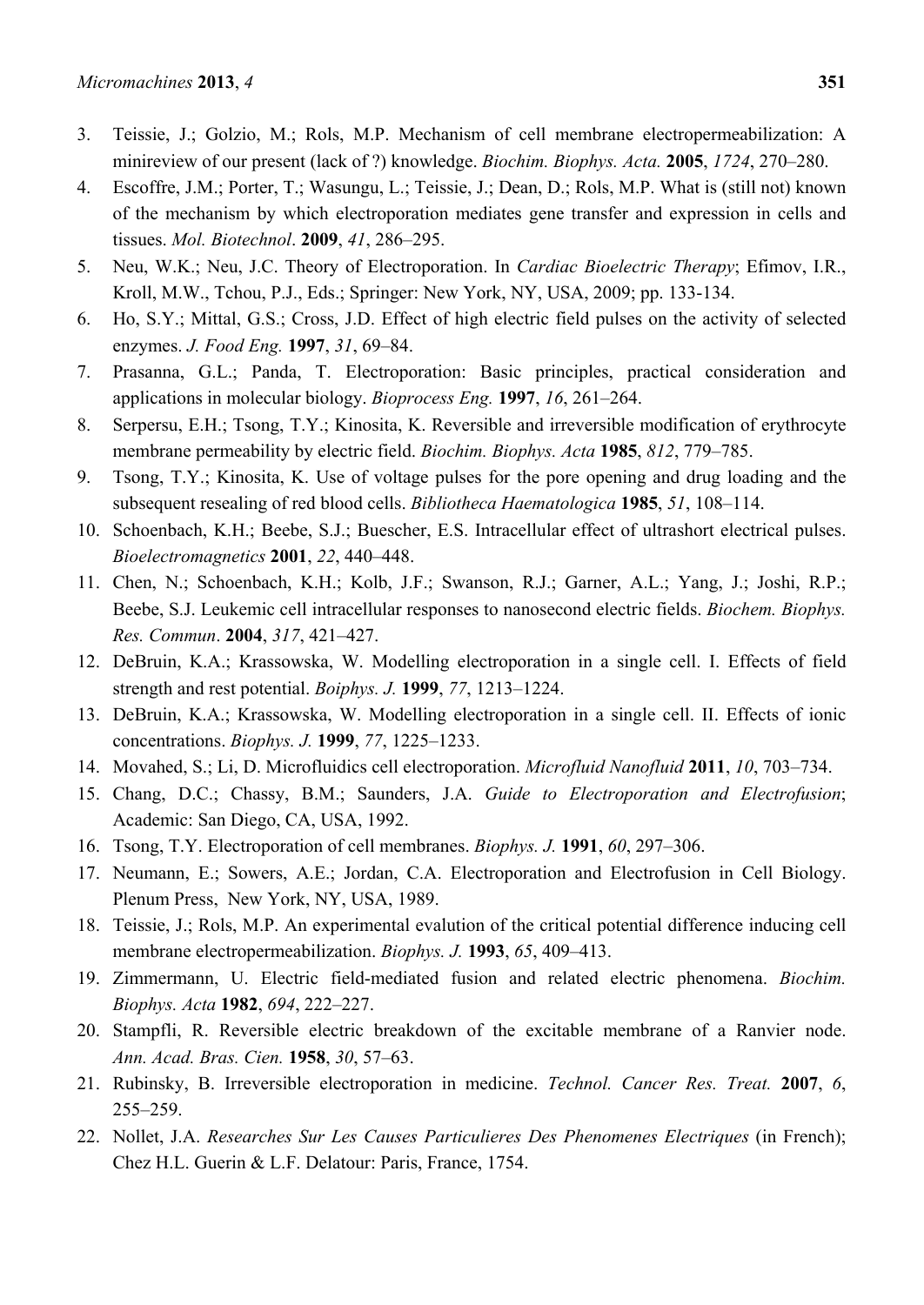- 23. Fox, M.B.; Esveld, D.C.; Valero, A.; Luttge, R.; Mastwijk, H.C.; Bartels, P.V.; ven den Berg, A.; Boom, R.M. Electroporation of cells in microfluidic devices: A review. *Anal. Bional Chem.* **2006**, *385*, 474–485.
- 24. Lee, W.G.; Demirci, U.; Khademhosseini, A. Microscale electroporation: Challenges and perspectives for clinical applications. *Integr. Biol.* **2009**, *1*, 242–251.
- 25. Wang, S.; Lee, L.J. Micro-/Nanofluidics based cell electroporation. **2013**, *7*, doi: 10.1063/1.4774071.
- 26. Wang, M.; Orwar, O.; Olofsson, J.; Weber, S.G. Single cell electroporation: Review. *Anal. Bional. Chem.* **2010**, *397*, 3225–3248.
- 27. Chen, S.-C.; Santra, T.S.; Chang, C.-J.; Chen, T.-J.; Wang, P.-C.; Tseng, F.-G. Delivery of molecules into cells using localized single cell electroporation on ITO microelectrode based transparent chip. *Biomed. Microdevices* **2012**, *14*, 811–817.
- 28. Kim, S.K.; Kim, J.H.; Kim, K.P.; Chung, T.K. Continuous low voltage dc electroporation on a microfluidic chip with polyelectrolytic salt bridges. *Anal. Chem.* **2007**, *79*, 7761–7766.
- 29. Nawarathna, D.; Unal, K.; Wickramasinghe, H.K. Localized electroporation and molecular delivery into single living cells by atomic force microscopy. *Appl. Phys. Lett.* **2008**, *93*, 153111.
- 30. Boukany, P.E.; Morss, A.; Liao, W.-C.; Henslee, B.; Jung, H.C.; Zhang, X.; Yu, B.; Wang, X.; Wu, Y.; Li, L.; *et al.* Nanochannel electroporation delivers precise amounts of biomolecules into living cells. *Nat. Nanotecnol.* **2011**, *6*, 747–754.
- 31. Weaver, J.C. Electroporation of cell and tissues. *IEEE Trans. Plasma Sci.* **2000**, *28*, 24–33.
- 32. Kinosita, K.; Hibino, M.; Itoh, H.; Shigemori, M.; Hirano, K.; Kirino, Y.; Hayakawa, T. Events of Membrane Electroporation Visualized on a Time Scale from Microsecond to Nanoseconds. In *Guide to Electroporationand Electrofusion*; Chang, D.C., Chassy, B.M., Saunders, J.A., Sowers, A.E., Eds.; Academic Press: Orlando, FL, USA, 1992; pp. 29–46.
- 33. Neumann, E.; Rosenheck, R. Permeability induced by electric impulsions in vesicular membranes. *J. Membr. Biol.* **1972**, *10*, 279–290.
- 34. Gabriel, B.; Teissie, J. Direct observation in the millisecond time range of fluorescent molecule asymmetrical interaction with the electropermeabilized cell membrane. *Biophys. J.* **1997**, *73*, 2630–2637.
- 35. Lundqvist, J.A.; Sahlin, F.; Aberg, M.A.; Strimberg, A.; Eriksson, P.S.; Orwar, O. Altering the biochemical state of individual cultured cells and organelles with ultramicroelectrodes. *Proc. Natl. Acad. Sci. USA* **1998**, *95*, 10356–10360.
- 36. Valero, A.; Merino, F.; Wolbers, F.; Luttge, R.; Vermes, I.; Andersson, H.; van den Berg, A. Apoptotic cell death dynamics of HL 60 cells studied using a microfluidic cell tarp device. *Lab Chip* **2005**, *5*, 49–55.
- 37. Suehiro, J.; Yatsunami, R.; Hamada, R.; Hara, M. Quantitative estimation of biological cell concentration suspended in aqueous medium by using dielectrophoretic impedance measurement method. *J. Phys. D Appl. Phys.* **1999**, *32*, 2814–2820.
- 38. Suehiro, J.; Shutou, M.; Hatano, T.; Hra, M. High sensitive detection of biological cells using dielectrophoretic impedance measurement method combined with electropermeabilization. *Sens. Actuators B* **2003**, *96*, 144–151.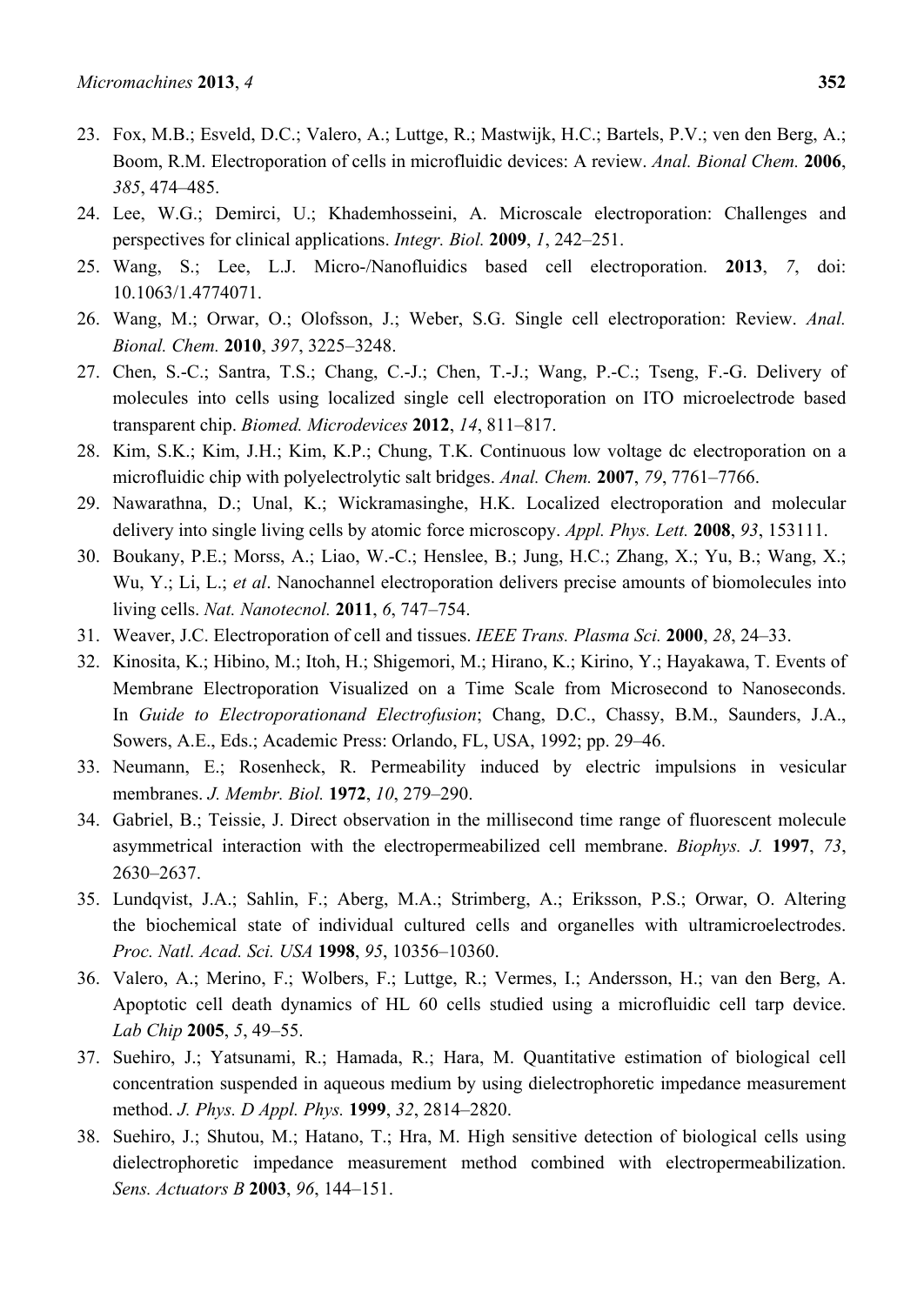- 39. Suehiro, J.; Hatano, T.; Shutou, M.; Hra, M. Improvement of electric pulse shape of electropermeabilization-assisted dielectrophoretic impedance measurement for high sensitive bacteria detection. *Sens. Actuators B* **2005**, *109*, 209–215.
- 40. Loomis-Husselbee, J.W.; Cullen, P.J.; Irvine, R.F.; Dawson, A.P. Electroporation can cause artifacts due to solubilization of cations from the electrode plates. *Biochem. J.* **1991**, *277*, 883–885.
- 41. Lin, Y.C.; Jen, C.M.; Huang, M.Y.; Wu, C.Y.; Lin, X.Y. Electroporation microchips for continuous gene transfection. *Sens. Actuators B* **2001**, *79*, 137–143.
- 42. Lin, Y.C.; Li, M.; Fan, C.S.; Wu, L.W. A microchip for electroporation of primary endothelial cells. *Sens. Actuators A* **2003**, *108*, 12–19.
- 43. Knorr, D.; Angersbach, A.; Eshtiaghi, M.N.; Heinz, V.; Lee, D. Processing concepts based on high intensity electric field pulses. *Trends Food Sci. Technol.* **2001**, *12*, 129–135.
- 44. Pol, I.E. Pulsed-electric field treatment enhances the bactericidal action of nisin against Bacillus cereus. *App. Enviro. Microbial.* **2000**, *66*, 428–430.
- 45. Fox, M.B.; Esveld, E.; Luttge, R.; Boom, R. A new pulsed electric field microreactor: Comparison between the laboratory and microscale. *Lab Chip* **2005**, *5*, 943–948.
- 46. Sedgwick, H.; Caron, F.; Monaghan, P.B.; Kolch, W.; Cooper, J.M. Lab-on-a-chip technologies for proteomic analysis from isolated cells. *J. R. Soc. Interface* **2008**, *5*, S123–S130.
- 47. De la Rosa, C.; Prakash, R.; Tilley, P.A.; Fox, J.D.; Kaler, K.V. Integrated microfluidic systems for sample preparation and detection of respiratory pathogen bordetella pertussis. *Conf. Proc. IEEE Eng. Med. Biol. Soc.* **2007**, *2007*, 6303–6306.
- 48. Wang, J.; Bao, N.; Paris, L.L.; Wang, H.Y.; Geahlen, R.L.; Lu. C. Detection of kinase translocation using microfluidic electroporative flow cytometry. *Anal. Chem.* **2008**, *80*, 1087–1093.
- 49. Wang, H.Y.; Lu, C. Microfluidic electroporation for delivery of small molecules and genes into cells using a common DC power supply. *Biotechnol. Bioeng.* **2008**, *8*, 62–67.
- 50. Olofsson, J.; Levin, M.; Stromberg, A.; Weber, S.G.; Ryttsen, F.; Orwar, O. Scanning electroporation of selected areas of adherent cell cultures. *Anal. Chem.* **2007**, *79*, 4410–4418.
- 51. Zudans, I.; Agarwal, A.; Orwar, O.; Weber, S.G. Numerical calculations of single-cell electroporation with an electrolyte-filled capillary. *Biophys. J.* **2007**, *92*, 3696–3705.
- 52. Agarwal, A.; Zudans, I.; Weber, E.A.; Olofsson, J.; Orwar, O.; Weber, S.G. Effect of cell size and shape on single-cell electroporation. *Anal. Chem.* **2007**, *79*, 3589–3596.
- 53. Olofsson, J.; Nolkrantz, K.; Ryttsen, F.; Lambie, B.A.; Weber, S.G.; Orwar, O. Single cell electroporation. *Curr. Opin. Biotechnol.* **2003**, *14*, 29–34.
- 54. Ryttsen, F.; Farre, C.; Brennan, C.; Weber, S.G.; Nolkrantz, K.; Jardemark K.; Chiu, D.T.; Orwar, O. Characterization of single cell electroporation by using patch-clamp and fluorescence microscopy. *Biophys. J.* **2000**, *79*, 1993–2001.
- 55. Nolkrantz, K.; Farre, C.; Brederlau, A.; Karlsson, R.I.; Brennan, C.; Erikssson, P.S.; Weber, S.G.; Sandberg, M.; Orwar, O. Electroporation of single cells and tissues with an electrolyte filled capillary. *Anal. Chem.* **2001**, *73*, 4469–4477.
- 56. Fei, Z.; Wang, S.; Xie, Y.; Henslee, B.E.; Koh, C.G.; Lee, L.J. Gene transfection of mammalian cells using membrane sandwich electroporation. *Anal. Chem.* **2007**, *79*, 5719–5722.
- 57. Fei, Z.; Hu, X.; Choi, H-W.; Wang, S.; Farson, D.; Lee, L.J. Micronozzle array enhanced sandwich electroporation of embryonic stem cells. *Anal. Chem.* **2010**, *82*, 353–358.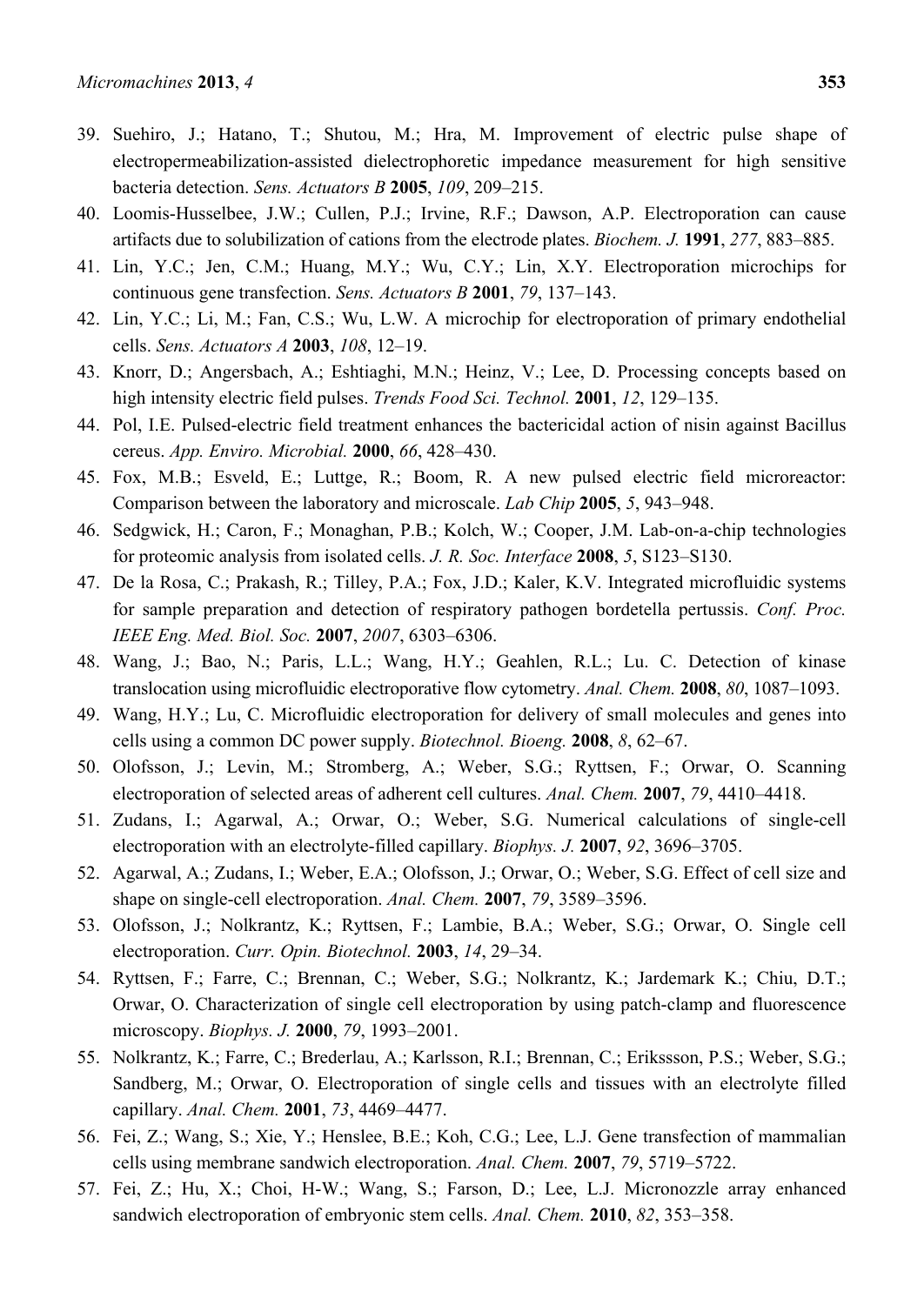- 58. Vassanelli, S.; Bandiera, L.; Borgo, M.; Cellere G.; Santoni, L.; Bersani, C.; Salamon, M.; Zaccolo M.; Lorenzelli, L.; Girardi, S.; *et al*. Space and time-resolved gene expression experiments on cultured mammalian cells by a single-cell electroporation microarray. *New Biotechnol.* **2008**, *25*, 55–67.
- 59. Vally, J.K.; Hsu, H.-Y.; Neale, S.; Ohta, A.T.; Jamshidi, A.; Wu, M.C. Assessment of Single Cell Viability Following Light Induced Electroporation through Use of On-Chip Microfluidics. In Proceedings of the IEEE 22nd International Conference on Micro Electro Mechanical Systems, Sorrento, Italy, 25–29 January 2009, 411–414.
- 60. Valley, J.K.; Neale, S.; Hsu, H.-Y.; Ohta, A.T.; Jamshidi, A.; Wu, M.C. Parallel single-cell light-induced electroporeation and dielectrophoretic manipulation. *Lab Chip* **2009**, *9*, 1714–1720.
- 61. Brennan, D.; Justice, J.; Corbett, B.; McCarthy, T.; Galvin, P. Emerging optofluidic technologies for point-of-care genetic analysis systems: A review. *Anal. Bioanal. Chem.* **2009**, *395*, 621–636.
- 62. Lin, Y-H.; Lee, G-B. An optically induced cell lysis device using dielectrophoresis. *Appl. Phys. Lett.* **2009**, *94*,033901.
- 63. Sott. K.; Eriksson, E.; Petelenz, E.; Goksor, M. Optical system for single cell analysis. *Expert. Opin. Drug Discov.* **2008**, *3*, 1323–1344.
- 64. Yang, S.-M.; Yu, T.-M.; Huang, H.-P.; Ku, M.-Y.; Hsu, L.; Liu, C.H. Dynamic manipulation and patterning of microparticles and cells by using TiOPc-based optoelectronic dielectrophoresis. *Opt. Lett.* **2010**, *35*, 1959–1961.
- 65. Yang, S.-M.; Yu, T.-M.; Huang, H.-P.; Ku, M.-Y.; Tseng, S.-Y.; Tsai, C.-L.; Chen, H.P.; Hsu, L.; Liu, C.-H. Light-driven manipulation of pico-bubbles on a TiOPc-based optoelectronic chip. *Appl. Phys. Lett.* **2011**, *98*, 153512.
- 66. Huang, Y.; Rubinsky, B. Micro-electroporation: Improving the efficiency and understanding of electrical permeabilization of cells. *Biomed. Microdevice.* **1999**, *2*, 145–150.
- 67. McClain, M.A.; Culbertson, C.T.; Jacobson, S.C.; Allabritton, N.L.; Sims, C.E.; Ramsey, J.M. Microfluidic devices for the high-throughput chemical analysis of cells. *Anal. Chem.* **2003**, *75*, 5646–5655.
- 68. Gao, J.; Yin, X.F.; Fang, Z.L. Intergation of single cell injection, cell lysis separation and detection of intracellular constituents on a microfluidic chip. *Lab Chip* **2004**. *4*, 47–52.
- 69. Shin, Y.S.; Cho, K.; Kim, J.K.; Lim, S.H.; Park, C.H.; Lee, K.B.; Park, Y.; Chung, C.; Han, D.-C.; Chang, J.K. Electrotransfection of mammalian cells using microchannel-type electroporation chip. *Anal. Chem.* **2004**, *76*, 7045–7052.
- 70. Wang, H.-Y.; Lu, C. Electroporation of mammalian cells in a microfluidic channel with geometric variation. *Anal. Chem.* **2006**, *78*, 5158–5164.
- 71. Wang, H.-Y.; Bhunia, A.K.; Lu, C. A microfluidic flow-through device for high throughput electrical lysis of bacterial cells based on continuous DC voltage. *Biosens. Bioelectron*. **2006**, *22*, 582–588.
- 72. Ikeda, N.; Tanaka, N.; Yanagida, Y.; Hatsuzawa, T. On-chip single-cell lysis for extracting intracellular material. *Jpn. J. Appl. Phys.* **2007**, *46*, 6410–6414.
- 73. Valero, A.; Post, J.N.; van Nieuwkasteele, J.W.; Ter Braak, P.M.; Kruijer, W.; van den Berg, A. Gene transfer and protein dynamics in stem cells using single cell electroporation in a microfluidic device. *Lab Chip* **2008**, *8*, 62–67.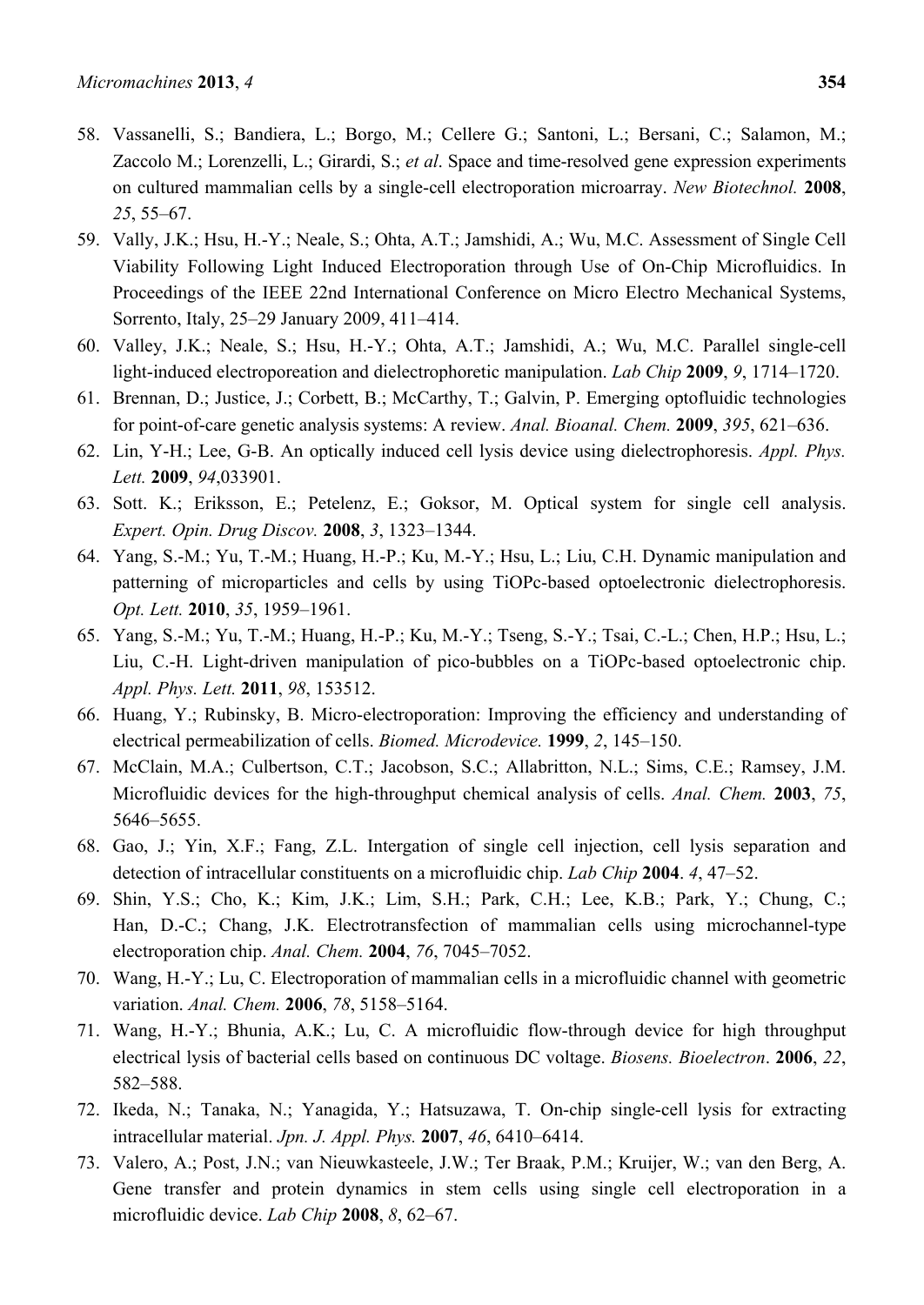- 74. Lim, J.K.; Zhou, H.; Tilton, R.D. Liposome rupture and contents release over coplanar microelectrodes arrays. *J. Colloid Interface Sci.* **2009**, *332*, 113–121.
- 75. Zhu, T.; Luo, C.; Huang, J.; Xiong, C.; Quyang, Q.; Fang, J. Electroporation based on hydrodynamic focusing of microfluidics with low DC voltage. *Biomed. Microdevices* **2010**, *12*, 35–40.
- 76. Qu, B.; Eu, Y.-J.; Jeong, W.-J.; Kim, D.-P. Droplet electroporation in microfluidics for efficient cell transformation with or without cell wall removal. *Lab Chip* **2012**, *12*, 4483–4488.
- 77. Jokilaakso, N.; Salm, E.; Chen, A.; Millet, L.; Guevara, C.D.; Dorvel, B.; Reddy, B., Jr.; Karlstrom, A.E.; Chen, Y.; Ji, H.; *et al*. Ultra-localized single cell electroporation using silicon nanowires. *Lab Chip* **2013**, *13*, 336–339.
- 78. Huang, Y.; Rubinsky, B. Microfabricated electroporation chip for single cell membrane permeabilization. *Sens. Actuators A* **2001**, *89*, 242–245.
- 79. Huang, Y.; Rubinsky, B. Flow through microelectroporation chip for high efficiency single cell genetic manipulation. *Sens. Actuators A* **2003**, *104*, 205–212.
- 80. Khine, M.; Lau, A.; Ionescu-Zanetti, C.; Seo, J.; Lee, L.P. A single cell electroporation chip. *Lab Chip* **2005**, *5*, 38–43.
- 81. Suzuki, T.; Yamamoto, H.; Ohoka, M.; Okonogi, A.; Kabata, H.; Kanno, I.; Washizu, M.; Kotera, H. High Throughput Cell Electroporation Array Fabricated by Single Mask Inclined uv Lithography Exposure and Oxygen Plasma Etching. In Proceedings of the IEEE 14th International Conference on Solid-State Sensors, Actuators, and Microsystems, Lyon, France, 10–14 June 2007; pp. 687–690.
- 82. Ionescu-Zanetti, C.; Blatz, A.; Khine, M. Electrophoresis-assisted single-cell electroporation for efficient intracellular delivery. *Biomed. Microdevic.* **2008**, *10*, 113–116.
- 83. Gac, S.L.; van den Berg, A. Single cell electroporation using microfluidic devices. *Methods Mol. Biol*. **2012**, *853*, 65–82.
- 84. Koster, S.; Angile, F.E.; Duan, H.; Agresti, J.J.; Wintner, A.; Schmitz C.; Rowat, A.C.; Merten, C.A.; Pisignano, D.; Griffiths, A.D.; *et al*. Drop-based microfluidic devices for encapsulation of single cells. *Lab Chip* **2008**, *8*, 1110–1115.
- 85. He, M.; Edgar, J.S.; Jeffries, G.D.M.; Lorenz, R.M.; Shelby, J.P.; Chiu, D.T. Selective encapsulation of single cells and subcellular organelles into picoliter- and femtoliter-volume droplets. *Anal. Chem.* **2005**, *77*, 1539–1544.
- 86. Luo, C.; Yang, X.; Fu, Q.; Sun, M.; Quyang, Q.; Chen, Y.; Ji, H. Picoliter-volume aqueous droplets in oil: Electrochemical detection and yeast cell electroporation. *Electrophoresis* **2006**, *27*, 1977–1983.
- 87. Zhan, Y.; Wang, J.; Bao, N.; Lu, C. Electroporation of cells in microfluidic droplets. *Anal. Chem.* **2009**, *81*, 2027–2031.
- 88. Lu, H.; Schmidt, M.A.; Jensen, K.F. A microfluidic electroporation device for cell lysis. *Lab Chip* **2005**, *5*, 23–29.
- 89. Wang, H.-Y.; Lu, C. High-throughput and real-time study of single cell electroporation using microfluidics: Effects of medium osmolarity. *Biotechnol. Bioeng.* **2006**, *95*, 1116–1125.
- 90. Li, X.Y.; Li, P.C.H. Microfluidic selection and retention of a single cardiac myocyte, on-chip dye loading, cell concentration by chemical stimulation, and quantitative fluorescent analysis of intracellular calcium. *Anal. Chem.* **2005**, *77*, 4315–4322.